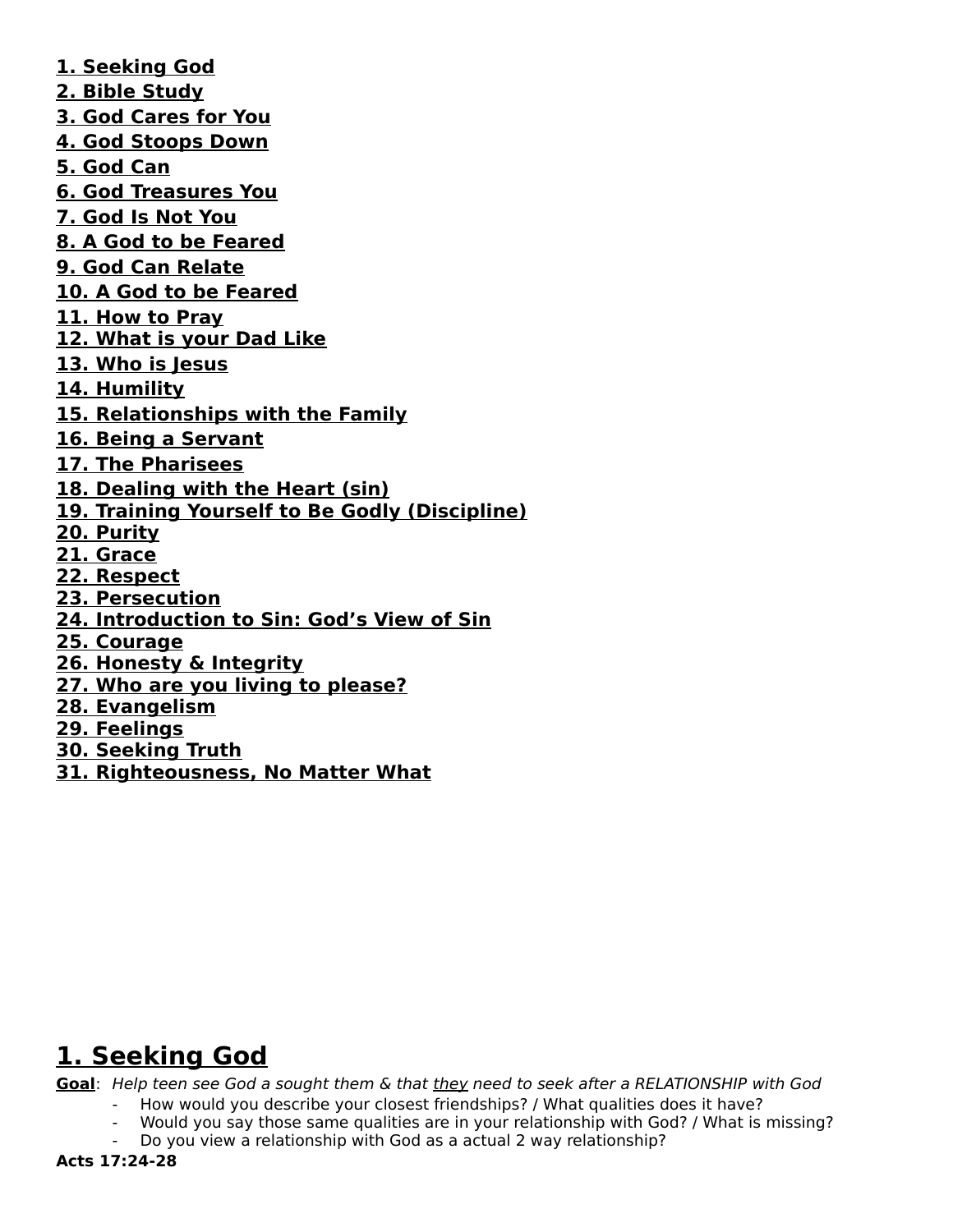- Does God need you? (No) How does that make you feel?
- How much energy has he put into your life?
- What does that show you? (how much God loves and wants a relationship with you)
- We are the ones who are supposed to reach out to God. Are you waiting for God to reach out to you?
- Is God guaranteed that you will reach out to him & love him?
- 1 John 4:19 our love is a response to God's love for us)

### **Matt 7:7-8**

- Does finding & having a relationship with God take work/action?
- Whose responsibility is your relationship with God?
- Who is supposed to go after it? (theirs, not your's, parent's, or teen ministry's
- How do you ask, seek, knock? (read, pray, ask) Are you doing those?

### **Jer 29:11-13**

- How does it make you feel to know God has good plans for your life?
- Does it make you want to do anything seeing that God has planned out your life and has great plans for you?
- What kind of effort does God expect from you if you're going to seek him? Does he deserve it?
- Have you been seeking him with all your heart? Do you feel more compelled now?

**Conclusion:** What did you learn about God? What do you want to do now? **Home Work**: Go back through our study and create your own notes & thoughts. Read your bible & pray every day to seek after knowing who God is. Take notes on what you learn about God.

**Daily readings to teach about God:** Gen 1:1-27, Psalm 19, Job 39, Psalm 8, Heb 4:12-16, Psalm 139: 13-16, 1 John 4:7-12, Ex 3:1-14, 1 John 1:5-7, 1 Peter 1:15-16, Rom 2:4 & Rom 11:22, Acts 17:24-31

## **Bible Study** \*should be done after the word study

**Goal:** To help teen see the scriptures as God speaking to them (vs. book) and the usefulness of the bible, how to have quiet times & why we have them

- How are your times with God going?
- When you are reading the bible do you read it more like it's a book?
- (point to make it that we need to read the bible as God speaking to us)

## **Acts 17:10-11**

- How did the Berean's study their bibles? Did they take it seriously?
- How did Paul describe their attitudes toward their personal bible study?
- How is your attitude toward having your quiet time?
- Is the bible meant to be just a book read out of obligation?
- Why do we read it? (Grow closer to God, learn about it's teaching, guide, etc)
- How can it be useful for you in developing your relationship with God?

### **Matt 7:24-27**

- If your relationship with God is the house, what are the 2 options to build on?
- What is the rock? What is the sand? Which is better
- Sand = building only on what you have been taught/heard without bible or putting it into practice.
- What happened to the house on sand?
- $Rock = knowing what the word says for yourself & putting it into practice.$
- Which do you want your relationship w. God built on?
- Which is going to take more work?
- If you want to build a strong relationship with God how do you do that?

### **James 1:22-25**

- What do you use a mirror for? Do you always look great?
- How do you always know how you look w/o the mirror?
- If the word is like a mirror, how could it be like a mirror?
- How can you use your bible to be your mirror?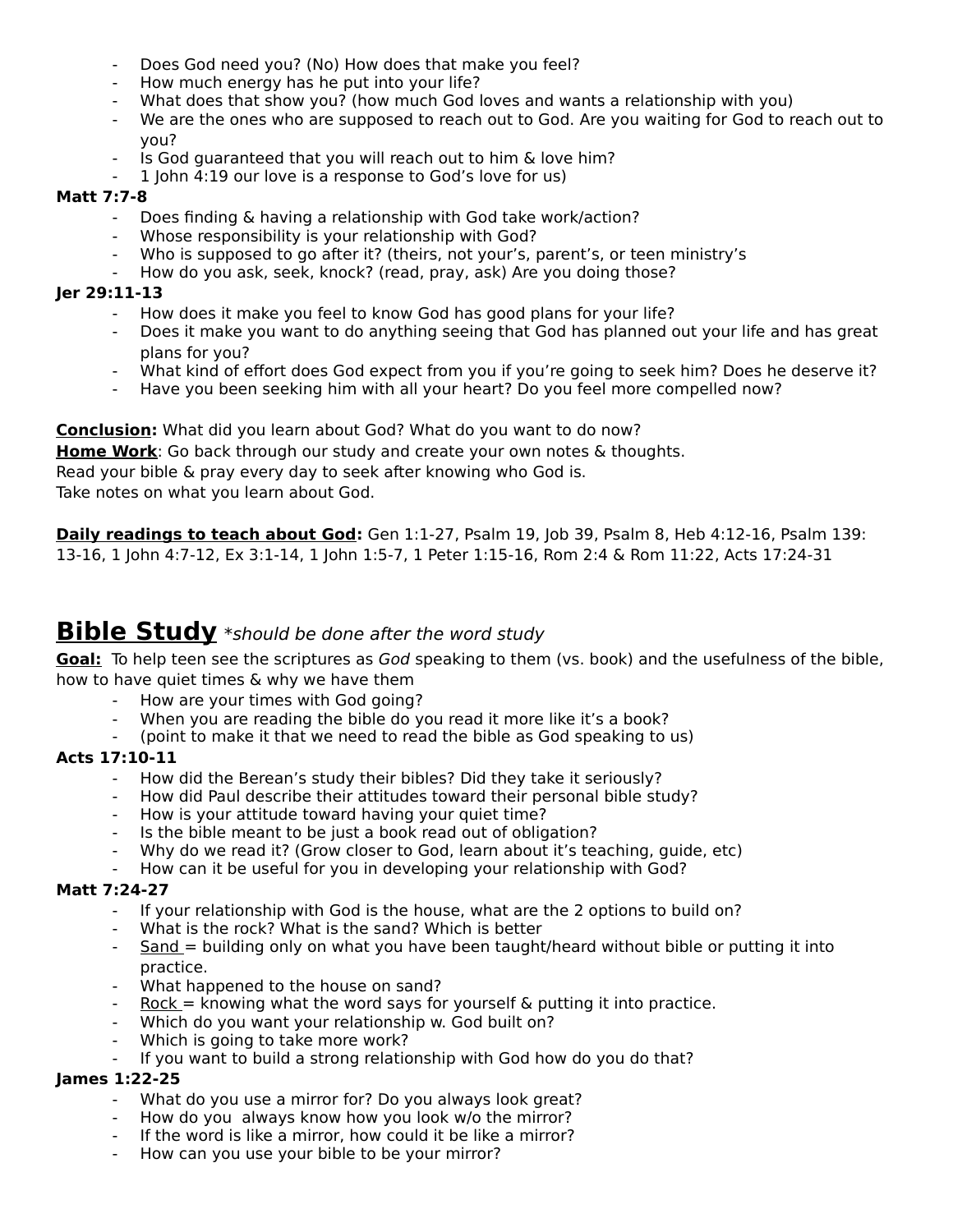- What do you need to be doing when you read your bible? (examine yourself & change it)
- It is important not to forget what you see when you look into the word. Why?
- Is your nature to forget what you read? How can you work on that?

**Conclusion**: What did you learn about God? How does what you learn influence you?

**HomeWork**: Go back through our study and create your own notes & thoughts. Read your bible & pray every day to examine yourself like in a mirror. Take notes on what you see in the mirror.

## **3. God Cares for You**

**Goal:** To see God's parental qualities and his care for each individual

Describe God from your perspective

## **Ish 40:11**

- God carries you close to his heart. How does that make you feel?

### **Ish 46:4**

- **-** God created you, all your life he wants to keep you going
- **-** Why don't you rely on God?

### **Ish 66:13**

- God has comforting qualities like a mother.
- How has your image of God changed?
- How can this information help your relationship with God grow?

### **Matt 6:26-30**

What do you worry about? God wants you not to worry b/c he will provide for you and take care of your every need

### **Matt 11:28-29**

- God wants us to put our burdens on him. Why is that hard?

### **1 Pet 5:6-7**

- Remember who you are and who God is
- God cares deeply for you, he wants you with him

**Conclusion:** What did you learn about God? How does what you learn influence you?

**HomeWork:** Go back through our study and create your own notes & thoughts. Write at least one paragraph on what you learned about God

## **4. God Stoops Down**

**Goal:** To see how powerful God is and how stoops down and make us great

## How powerful do you think God is?

### **Ps 18:30-35**

- How powerful and perfect does this scripture say God is? Why would he make us great?
- God wants to train you and raise you up to be great

### **Ps 40:1-2**

- Where does this say God finds you? God picks you up out filth
- How do you feel about being seen and found in filthy places?
	- Does denying where we are really change where God says we are?

### **Ps 69:14-16**

- You are filthy and need to be rescued, but God doesn't care

### **2 Cor 5:21**

- What do you need to be saved from? What are you being pulled to?
- Out filth=our sin, God makes us great  $=$  righteousness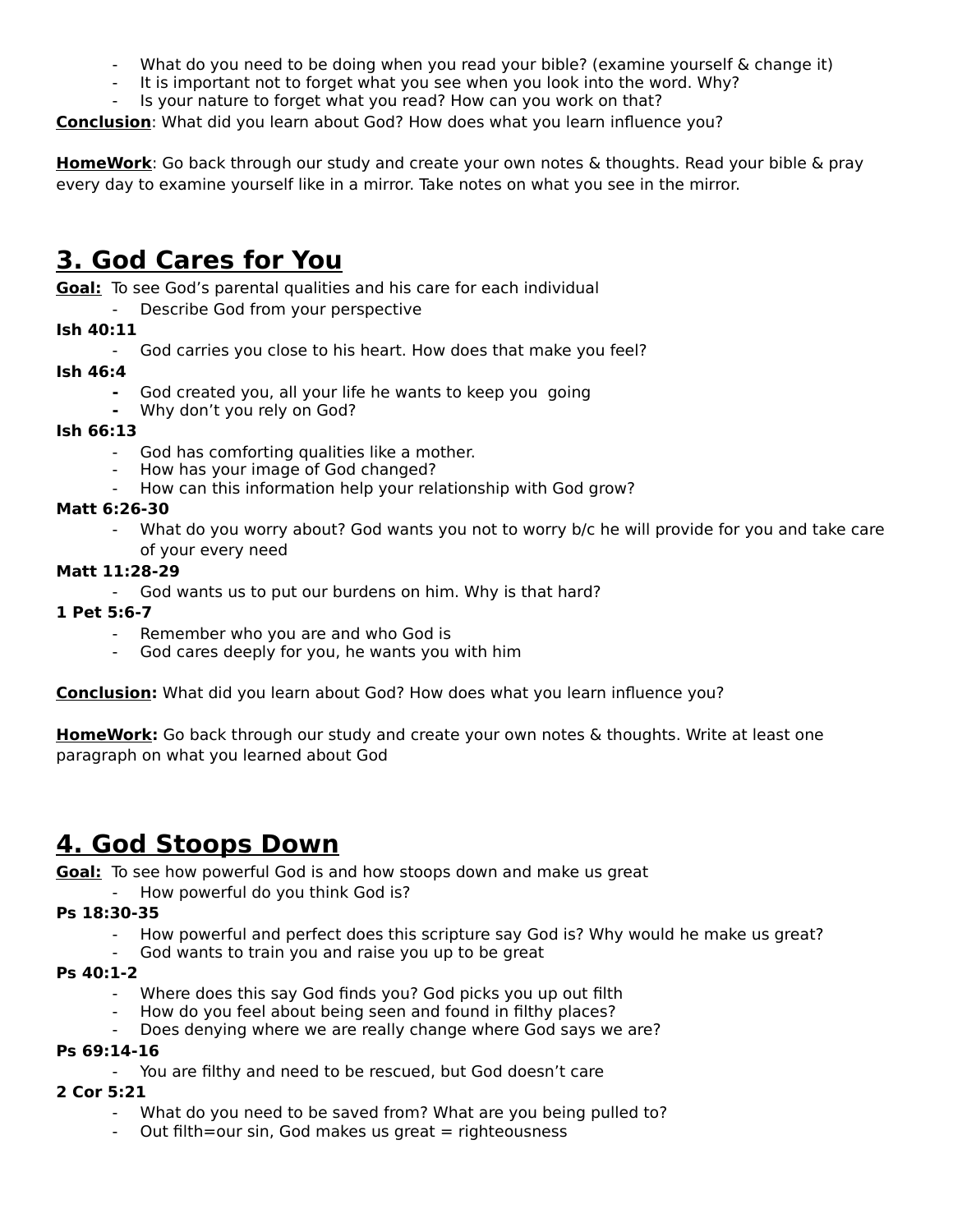**Conclusion:** What did you learn about God? How does what you learned influence your relationship with God?

**HomeWork**: Write a letter to God of gratitude for how amazing he treats you and recognition of who you are before him.

# **5. God Can**

**Goal:** To truly see that God can do anything.

Do you doubt God or his power at all? What do you doubt?

## **Eph 3:20-21**

- How big is your imagination?
- God can do more than you can even dream of
- Are there any dreams or visions that you doubt God can do?

## **Matt 10:29-31**

- God can & will because you are so valuable to him

## **Ish 40:12-15**

- God is so powerful! He can do anything
- Why & what do you doubt?

### **Ish 40:28-31**

- God can, he is not limited like we are by mortality
- God will empower & enable you

**Conclusion:** What did you learn about God? How does what you learned influence your relationship with God?

**HomeWork**: Write out your vision of what God will do in your life and pray about it. Acknowledge what you have doubt about and pray for God to build your faith

## **6. God Treasures You**

**Goal:** To see that we they are truly valuable to God.

- Do you feel important to God?

### **Ish 62:2-3**

- You in your righteousness will be God's crown or a jewel in his hand
- God's disciples are his pride and joy.

### **Ish 43:1-4**

- How is God telling you that you are important?
- God created you and he calls you his
- He knows you by name, even though he has many children.
- What life has he given in exchange for you? (Jesus)

### **Zeph 3:17**

- God likes you! He delights in you
- How can you tell?

### **1 Peter 1:18-19**

- God made you, he knows you, and he loves you
- He sacrificed Jesus for you

**Conclusion:** What did you learn about God? How does what you learned influence your relationship with God?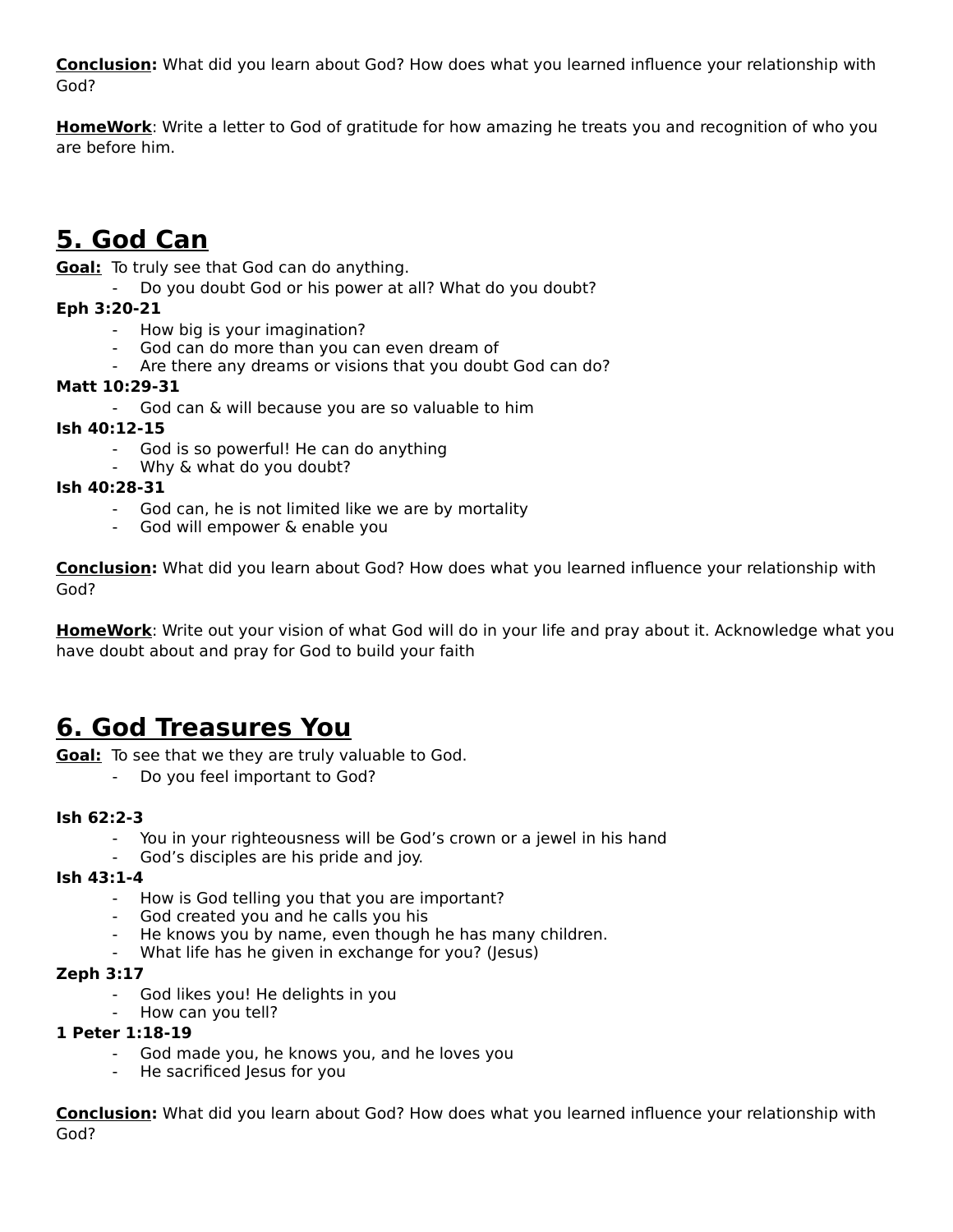## **7. God Is Not You**

**Goal:** To understand that God is not like us, his ways are better

- Whose opinion do you trust most? Who do you rely on?
- We have to choose between ourselves and God, they are not the same

#### **Ish 55:8-9**

- Do you act like or think that your ways are better than God's?
- Why do you rely on your own thoughts and ways?
- How do we NOT do that, and rely on God's ways?
- When we don't rely on God and trust him, we act as though we can do it better or have more power

#### **Ps 50:17-21**

- Would God say to you, "you hate my instruction & cast my words behind you?" Why/why not?
- He will not tolerate forever, what will eventually happen?
- In what ways can we think God is like us?
- How is God not like you?

#### **Prov 3:5-8**

- What would it look like to trust God with all your heart? Do you?
- How does this say God will bless you if you trust in him?
- Trust in God, not yourself. How is that hard?

**Conclusion:** How have you limited God in your own mind? How can your actions change to acknowledge God's power?

**HomeWork:** Go back over your notes, and re-write them for yourself with your own thoughts and a conclusion of a new perspective of who God is.

## **8. A God to be Feared**

**Goal:** Understand what is means to fear God, and why we should.

- Do you tend to think of God as kind/merciful or angery/wrathful?
- Do you think we are supposed to fear God? What does that mean?
- Why should we fear God? Why don't we fear him?

#### **Phil 2:12**

- Why do fear and trembling go with salvation? (fear not being saved)
- We need to fear God's wrath and the consequences of disobeying
- Would you say you fear God's wrath and consequences?
- How can you "work" out your salvation?

#### **Jer 5:12-14**

- Why do we think God will do nothing? Do you ever think that?
- God's patience with our sin will not last forever
- What does God say here?

### **Heb 12:28-29**

- God is described as a consuming fire. What do you think of that?
- We need to have balance in our image of God. It is both wrath & mercy. Not one or the other.
- Why is that hard to grasp?
- Define "Awe"  $=$
- Define "Reverence" =

### **Luke 5:8**

- Why was he afraid?
- When we understand who we truly are (sinners), before a holy (pure) God  $=$  fear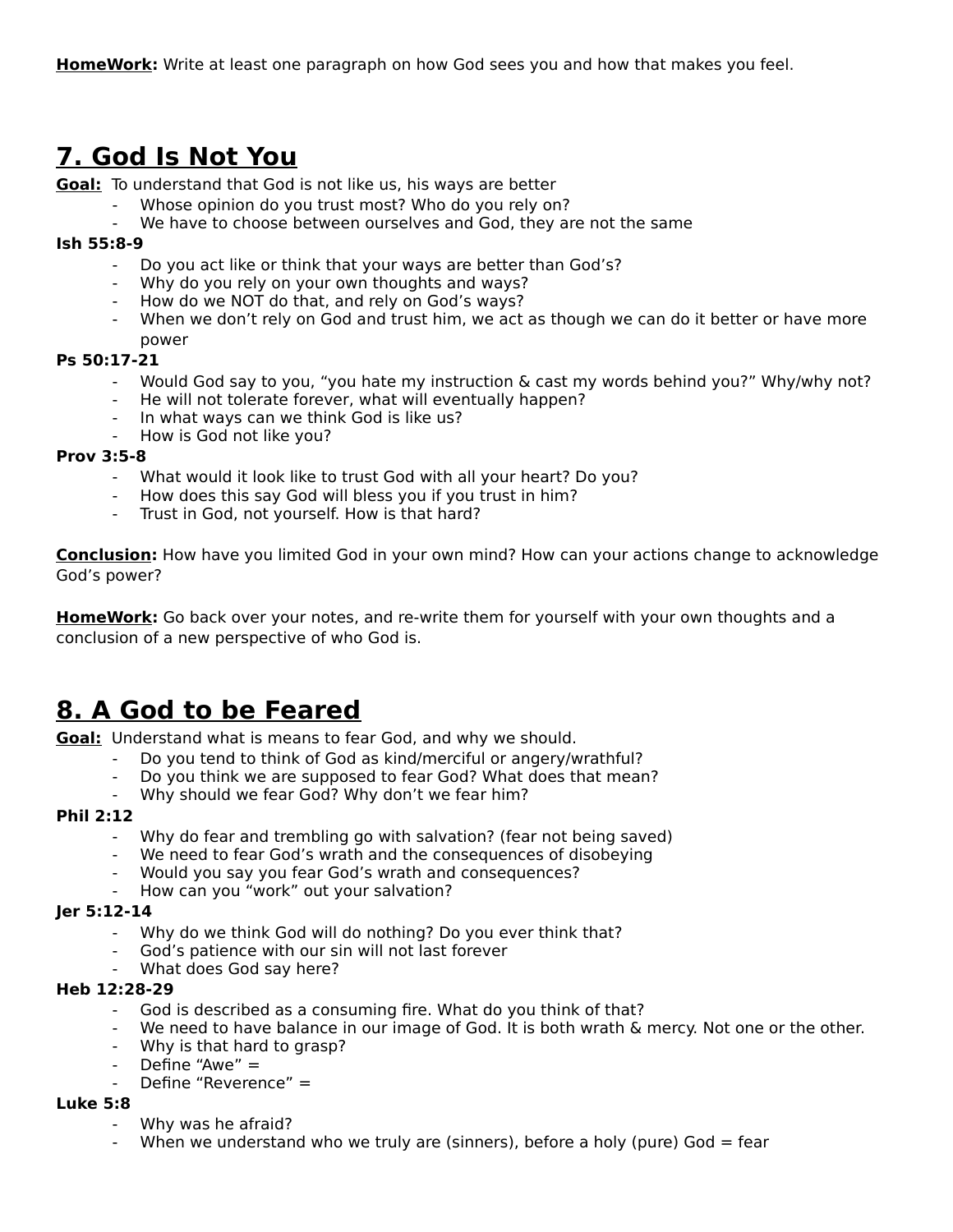- Though he was a sinner and Jesus is holy, he includes him and calls him to be with him and follow him
- God still chooses us to be his

**Conclusion**: What does it mean to fear God? Do you fear God? Why or why not?

**HomeWork**: Write a 1 page explanation of what it means to fear God and why we fear God.

# **9. God Can Relate**

**Goal:** We think nobody understands us, but God can relate.

- Do you ever feel like no one can possibly relate to what you are going through?
	- Do you turn to God in trouble?
	- Do you think we can relate?

### **Heb 2:17-18**

- God sent Jesus so he could understand us and be more merciful
- Jesus suffered and was tempted and this says he can help you
- Why don't you turn to God in suffering?

### **Ish 53:3-4**

- This is what Jesus went through for us.

### **Ps 147:3**

- God will bind you up and heal you
- Do you think that God cares?
- Why should you turn to God?

### **2 Cor 1:3-4**

- **-** God is a God of comfort.
- **-** How can you find comfort in God?

### **2 Cor 1:8-11**

- Why do we go through struggles?
- We are not intended to handle life without God, it is too much

**Conclusion:** God wants to comfort you in your troubles and he can relate. Do you believe this? How can you turn to God for help and comfort?

**HomeWork**: Pray to God this week for help and comfort in all your troubles.

## **10. A God to be Feared**

**Goal:** Understand what is means to fear God, and why we should.

- Do you tend to think of God as kind/merciful or angery/wrathful?
- Do you think we are supposed to fear God? What does that mean?
- Why should we fear God? Why don't we fear him?

### **Phil 2:12**

- Why do fear and trembling go with salvation? (fear not being saved)
- We need to fear God's wrath and the consequences of disobeying
- Would you say you fear God's wrath and consequences?
- How can you "work" out your salvation?

### **Jer 5:12-14**

- Why do we think God will do nothing? Do you ever think that?
- God's patience with our sin will not last forever
- What does God say here?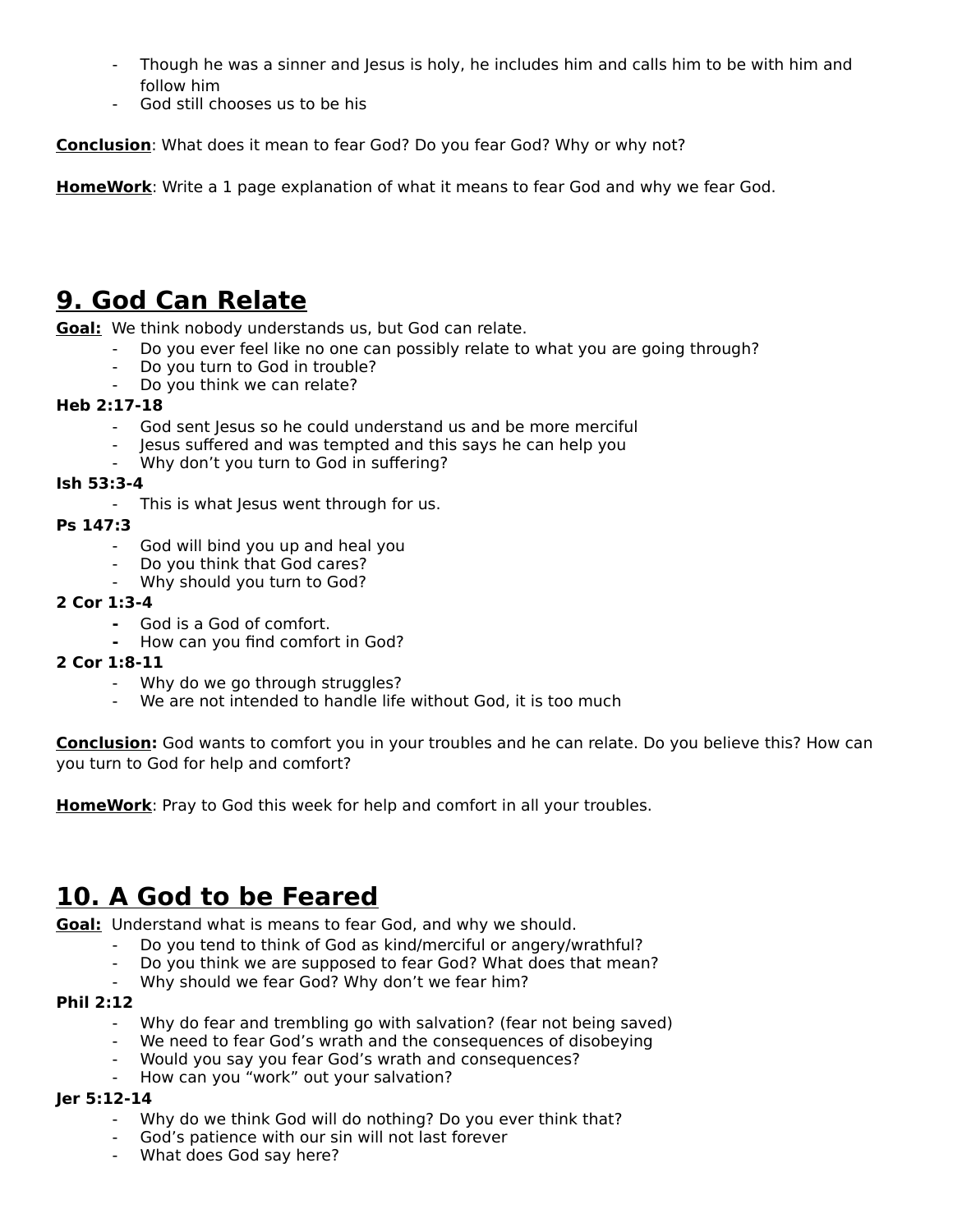#### **Heb 12:28-29**

- God is described as a consuming fire. What do you think of that?
- We need to have balance in our image of God. It is both wrath & mercy.
- Not one or the other. Why is that hard to grasp?
- Define Awe=
- Define Reverence=

### **Luke 5:8**

- Why was he afraid?
- When we understand who we truly are (sinners), before a holy (pure) God  $=$  fear
- Though he was a sinner and Jesus is holy, he includes him and calls him to be with him and follow him
- God still chooses us to be his

**Conclusion**: What does it mean to fear God? Do you fear God? Why or why not?

**HomeWork:** Write a 1 page explanation of what it means to fear God and why we fear God.

## **11. How to Pray**

**Goal:** To understand why we need to pray, how to pray, and discuss their current prayer life and ways to grow.

- How do you feel about praying (comfortable, awkward, etc)?
- How are your prayers? What do you pray about? How often/when do you pray?

### **Mark 1:35-38**

- Jesus was devoted to prayer throughout the scriptures he stayed in communication with God.
- He made time to pray, even when we things were busy.
- Did he apologize for praying? (NO)
- Do you make time to pray? Or just do it when it is convenient. (Jesus got up early if needed)
- We as disciples (his followers) we need to imitate Jesus' prayer life

### **Luke 11:1-4**

- Even the disciples didn't know how to pray, they had to be taught
- Jesus taught them to pray by giving them this outline (vs. 2-4)
- Here is a simpler format that is easy to remember for your prayers: ACTS (will be part of HW)

 **A**doration: Adore/praise God! This is important for our hearts to recognize how great & mighty God is. HomeWork: Dt 32:3, Ps 18:46-49, Ps 22:22-26, Ps 117:1-2, Is 25:1, James 5:13, 1 Pt 2:9

 **C**onfession: Clear your mind and heart of the ways you have sinned against God. Ask for forgiveness. This also keeps us humble before God realizing we need his love and grace.

HomeWork: 1 John 1:8-9, Ez 10:1, Neh 9:3, Ps 32:5, 1 John 1:8-10, Ps 51

 **T**hanksgiving: Thank God for all the amazing things in your life. Specific or general. It is important for us to recognize all the ways God has blessed and taken care of us, especially when things are not going according to plan.

HomeWork: 1 Tim 2:1, Ps 100:4, Col 1:3, Col 4:6, 1 Thes 5:16-18, Heb 12:28, 1 Chron 16:34, 1 Chron 23:30

**S**upplication: God wants us to ask him for things we need for ourselves or others. He is your Dad and he wants to take care of you.

HomeWork: Luke 11:9-13, James 5:13, Ps 5:3, Ps 20:5, Eph 6:18, Phil 4:6, Heb 5:7

### **Eph 6:18**

- No matter what is going on, we need to pray. Good or bad, talk to God about it.
- We need to be clear minded and focused on our prayer and time with God
- Do you have a hard time focusing on praying? Tips: write prayers, pray out loud, pray with others, etc)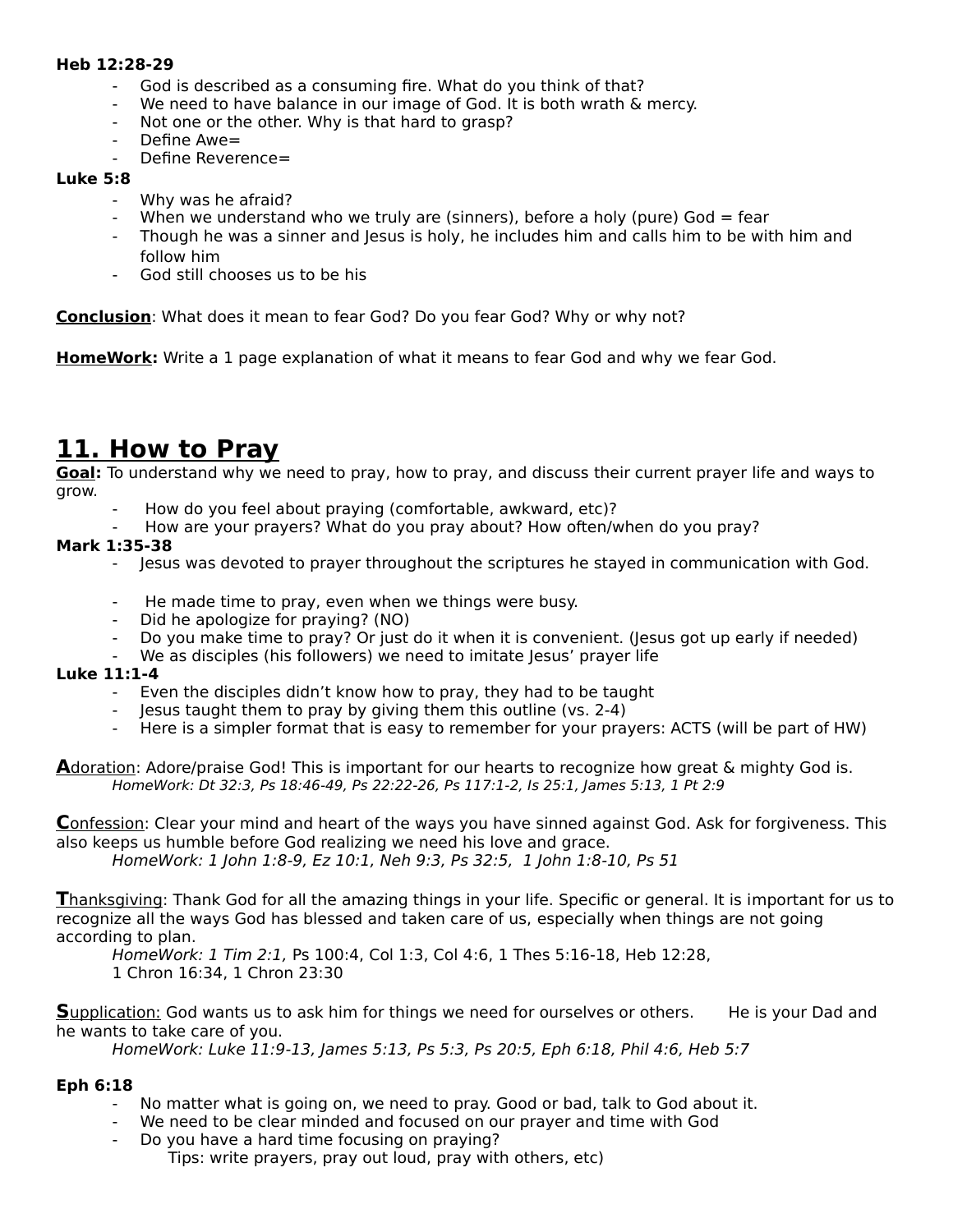### **1 Thes 5:16-18 & Eph 6:18**

- We have to pray all the time. We should walk with God, connected all day.
- How often do you pray? Continually? When do you pray?

**Conclusion:** What ways can you grow in your prayer life? How will your prayers affect your relationship with God?

**HomeWork:** 4 days this week focus on one letter of ACTS. Go through the scriptures listed and take time out of your day to pray just about the specific area (adoration, confession, thanksgiving or supplication). The other 3 days pray through all 4 in order.

# **12. What is your Dad Like**

**Goal:** To introduce a fatherly perspective of God. View God as your Dad, he is!

- What is your image of your own father? What is he like? What is your relationship like?
- Share about how your relationship with your father influences your perspective of God and that no matter how perfect or imperfect our own earthly father is, God is the perfect Dad.
- On which end of the spectrum do you naturally view God: Gracious/loving vs. full of wrath/judge

## **Luke 15:11-24**

- Looking at this son, how should the father respond? How does he?
- How does this represent you and God?
- God is: compassionate, loving, forgiving, welcoming, generous, not judgmental

### **John 8:1-11**

- Jesus' character is an exact representation of God's character
- How did Jesus treat this woman? It this comforting?
- Was Jesus just ok with the life she was living? He didn't condemn her so he must have just been ok with the life she was living and let her go back to it, right?
- What does this mean for you? How should you respond?

### **Heb 12:5-11**

- How does this passage say it feels to be disciplined?
- Why does God disciple us? Are you ok with being disciplined? Do you want God to love you?

**Conclusion:** What is God like? Is he more fatherly than you thought? How does this impact you?

**HomeWork**: Go back through our study and create your own notes & thoughts. Write a 1 page essay about what God is like based on what you have learned in your past few studies and cite scriptures. Continue read your bible & pray every day.

## **13. Who is Jesus**

**Goal:** To understand who Jesus was

**-** Who was Jesus? What was he like? Where did he come from?

## **John 1:1-3**

The word, God, and Jesus were one in the beginning

## **John 1:14**

- **-** Who do you think this is describing? (Jesus)
- **-** What does that show us about God?

### **John 1:18**

- What is this saying about God and Jesus?
- If you want to get to know God, who should you also know?
- God gave us Jesus so that we could better understand him and so he could better relate to us.

### **Heb 1:3**

- **-** By getting to know Jesus we get to know God
- **-** If we study a story and see something in Jesus = God has that same quality.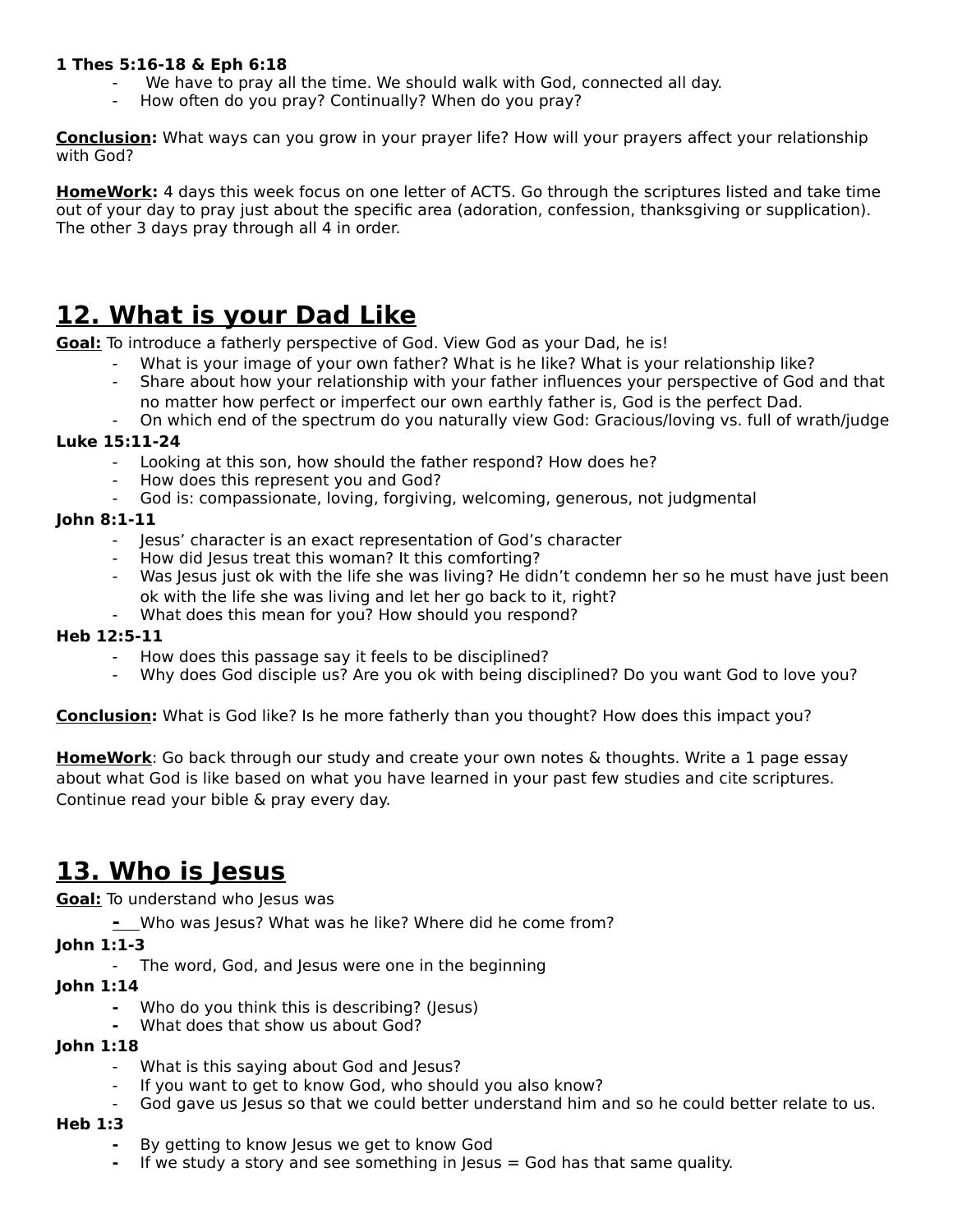#### **Heb 4:15**

- **-** Jesus has been through it all, and he can sympathize and relate!
- **-** The bible talks about how Jesus speaks to God on our behalf because he relates to our struggles.

### **John 8:12**

- What does this teach us about Jesus?
- What does this teach us about God? God wants to give you guidance. He does not want you to be in the dark.

#### **John 14:6-7**

- How can you get to God? What is the only way?
- What other quality do we learn about Jesus  $\&$  God here? (Truth)
- Do you want truth? Why is truth good? Is it hard for us to find today?

**Conclusion:** What did you learn about Jesus? How can getting to know Jesus help strengthen your relationship with God?

**HomeWork:** Read through one of the gospels this week. Each day find out something about God by reading about Jesus. Keep a journal of all the things you discover.

## **14. Humility**

**Goal:** To understand what pride is & what it looks like; how God takes it seriously; how it comes between you & God; how we are to be humble with others

- What is Pride? (independence, arrogance, thinking your always right) What are its consequences?
- What is humility look like? Does is have consequences? (see if they think being humble will mean people will take advantage of them)

#### **Phil 2:5-8**

- As a disciple we have to be humble because we are imitating Jesus
- How was Jesus humble? How can you imitate that in your life?
- Why is take humility to obey? (you can't follow/listen if proud)

#### **Eph 4:2-3**

- Do you think you follow this scripture? Is it hard? Why?
- How is it for you to be humble with family, friends, others?
	- How can you work on being more humble with others?

### **1 Cor 13:4-7**

- Being humble is a part of showing others love!
- By this definition, do you think you are loving?

### **Isaiah 66:2b**

- What does esteem mean? What does God want us to be like?
- Do you want God to feel that way about you?

### **1 Peter 5:5-6**

- **-** How does God feel about us being proud?
- **-** Being humble takes action like putting on clothes. Just like Jesus humbled himself, we have to choose to become humble
- **-** What are you covered in? What do people see when they look at you?

### **James 1:21b**

- How can pride get between you and God? What is the consequences of you not listening to God and the bible?
- You must be humble to really listen to the bible
- You have to listen to the word, obey it, because it is what will save you

**Conclusion**: How do you want to work on your character? Why?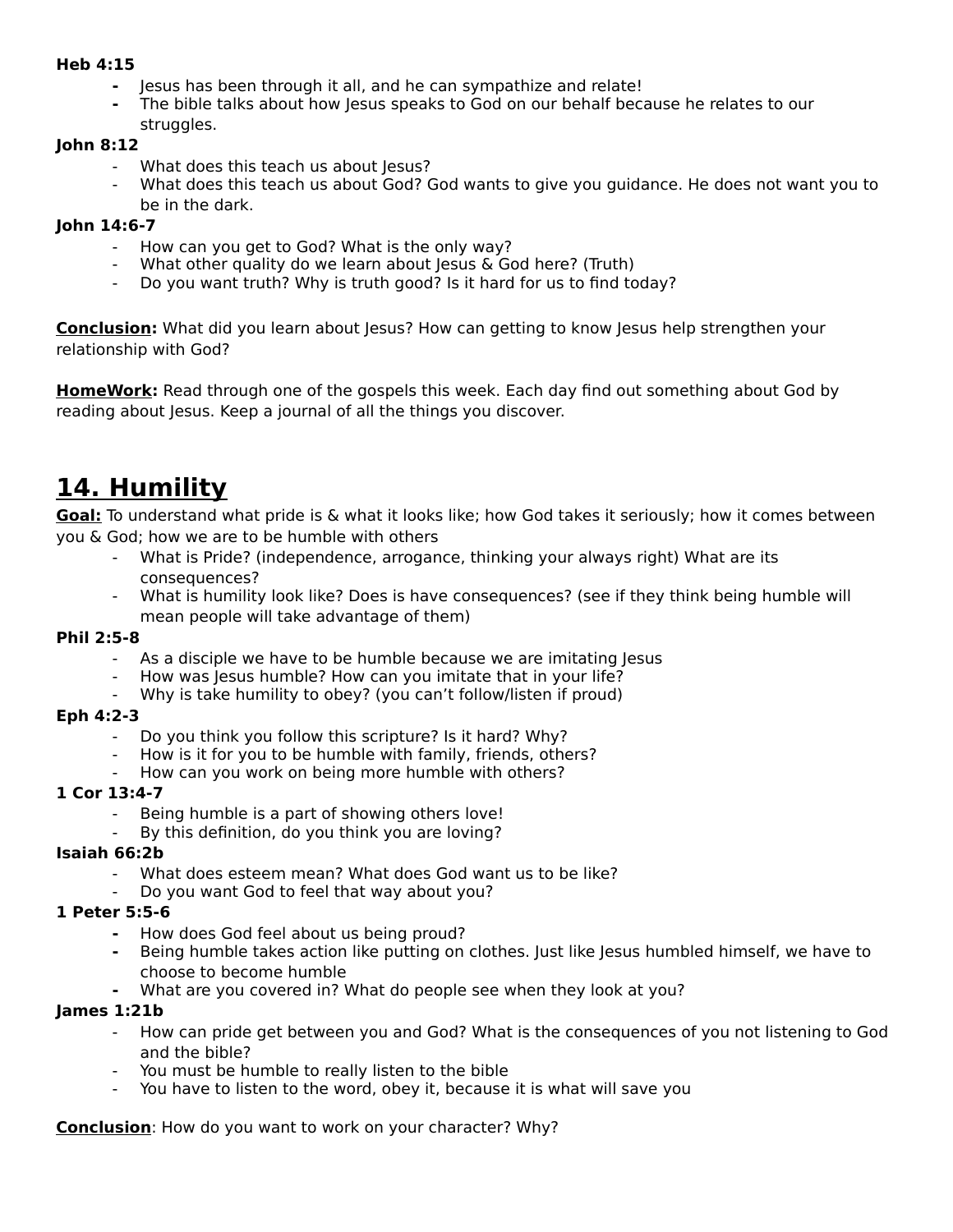**HomeWork:** Pay attention this week to how you see pride in your life. Write down before our next study the ways you see pride in your character and how you can work on it

# **15. Relationships with the Family**

 **Goal**: To see the bibles teaching on how our relationship with our family should be

What is your family like? Relationships, dynamics (good & bad)

## **Prov 23:22-26**

- Being a good child is a biblical concept! Not just being a good person
- What brings your parents joy? (from the scripture)
- How do you treat your parents? How do you view them?

## **1Thes 5:12-13**

- **-** How should we treat and view our parents from verse? (respect, hold in high regard, in love, peace)
- **-** Why? (work hard, admonish you, over you/authority)
- **-** How can you show them respect? (listen, obey (1st time!), not talking back, thanking them, etc)

## **Phil 2:14**

We're supposed to do everything without complaining and arguing

## **Eph 4:29 – 5:2**

- **-** There is not a loophole to this scripture for family members (parents or siblings)
- **-** How do you do with saying good/encouraging/building up things?
- **-** What are we supposed to take out of our lives? (bitterness, rage, anger, brawling…) Do you see any of these in your life?
- **-** Replace with: kindness, compassion, forgiveness, love
- **-** Do it for God!

**Conclusion:** What areas do you need to work on with your family? How can you do that? Why is it important to improve your family relationships? (to glorify God)

**HomeWork**: Work on relationship with family. Read through these scriptures this week in your quiet time Heb 12:11-12, Prov 23:13-14, Eph 6:2, Deut 5:16, Ex 20:12

## **16. Being a Servant**

**Goal:** See the importance of being a servant and being a disciple. To understand how they can serve and that God expects us to be servants.

- Do you think you are a servant at home and in your life?

## **Mark 10:45**

- Jesus came to earth from heaven to serve. How should you be then?

**Matt 20:25**

- **-** To be like Jesus you must assume the lowest position, last
- **-** What would that look like in your life?

## **Phil 2:3-8,14**

- **-** What is the opposite of a servant? (someone who is selfish)
- **-** Do you think of others over yourself? Or are you more concerned with you? Do you think of their interest?
- **-** If you are not a servant you are selfish
- **-** We're supposed to imitate Jesus as a servant
- **-** Do it without complaining or arguing!

### **Matt 25:34-40**

- Who do we serve when we serve others? Jesus/God!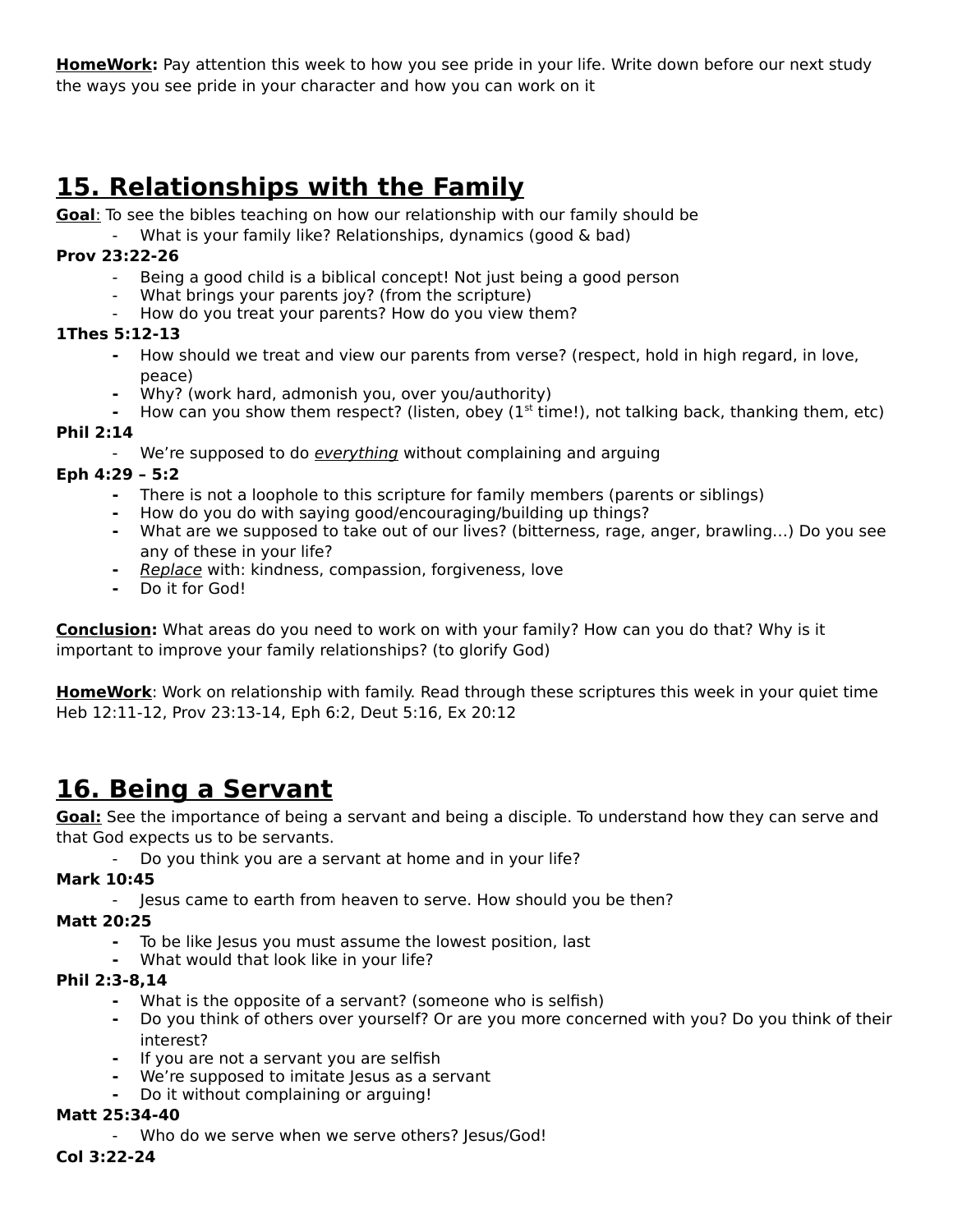- Should we serve because we have to? With a small effort or none at all? We should serve with ALL our heart!
- Who are you serving when you serve? Serve to honor and serve God!

**Conclusion**: Do you think you serve like Jesus served? What areas do you need to grow in serving? How can you do that?

**HomeWork**: Every day come up with one way you can serve that day. Keep a list/journal

# **17. The Pharisees**

 **Goal**: To understand that action is not enough. God looks at our heart & motive

- Why do you study the bible? Why do you obey?
- God wants us to do more that just do what we are supposed to, please our parents, be good person, etc.
- Who we're the Pharisees? They we're religious guys whose lives we're about obsessively obeying the law. They were religious teachers & authorities. But they lost sight of God, it was about them.

## **Matt 23:23-28**

- How did Jesus feel about the Pharisees?
- How does he describe them? (hypocrites, blind guides, focused on unimportant things, only look good on the outside, wicked)
- What is hypocrite? Is that a struggle for you?
- What does it mean to clean outside but not inside? Is that a temptation for you?
- These men were most concerned about looking good & spiritual. Their religion became about themselves, not God.

### **Mark 7:4-6**

- So what was the bigger problem between God & the Pharisees?
- Doing things does not mean our hearts are close to God. We have to make sure that we are living for & doing things to glorify God not yourself or for other people

### **Matt 5:19-20**

We're supposed to be more righteous than those who lived to perfectly follow the law!? Why does Jesus say that? (about them not God)

## **1 Sam 16:7**

- **-** God cares about our heart? He can see our thoughts & motives.
- **-** How do you think your motives have been in your bible studies and putting things into practice?

**Conclusion**: Do you see any of these things in your heart? What is your motivation? God does not want us just to obey or to do things to look like we are being "good Christians" he wants our hearts & devotion.

**HomeWork**: Write a 1 page summary of the study about why Jesus & God opposed the Pharisees and how you need to make sure your heart is not like them.

## **18. Dealing with the Heart (sin)**

 **Goal**: Seeing that God looks at our hearts, wants our whole heart, and how we can examine our own hearts

What do you think matters to God? What does he look at in us?

- **1 Sam 16:7**
	- We look at outward things in other people, but God looks at our hearts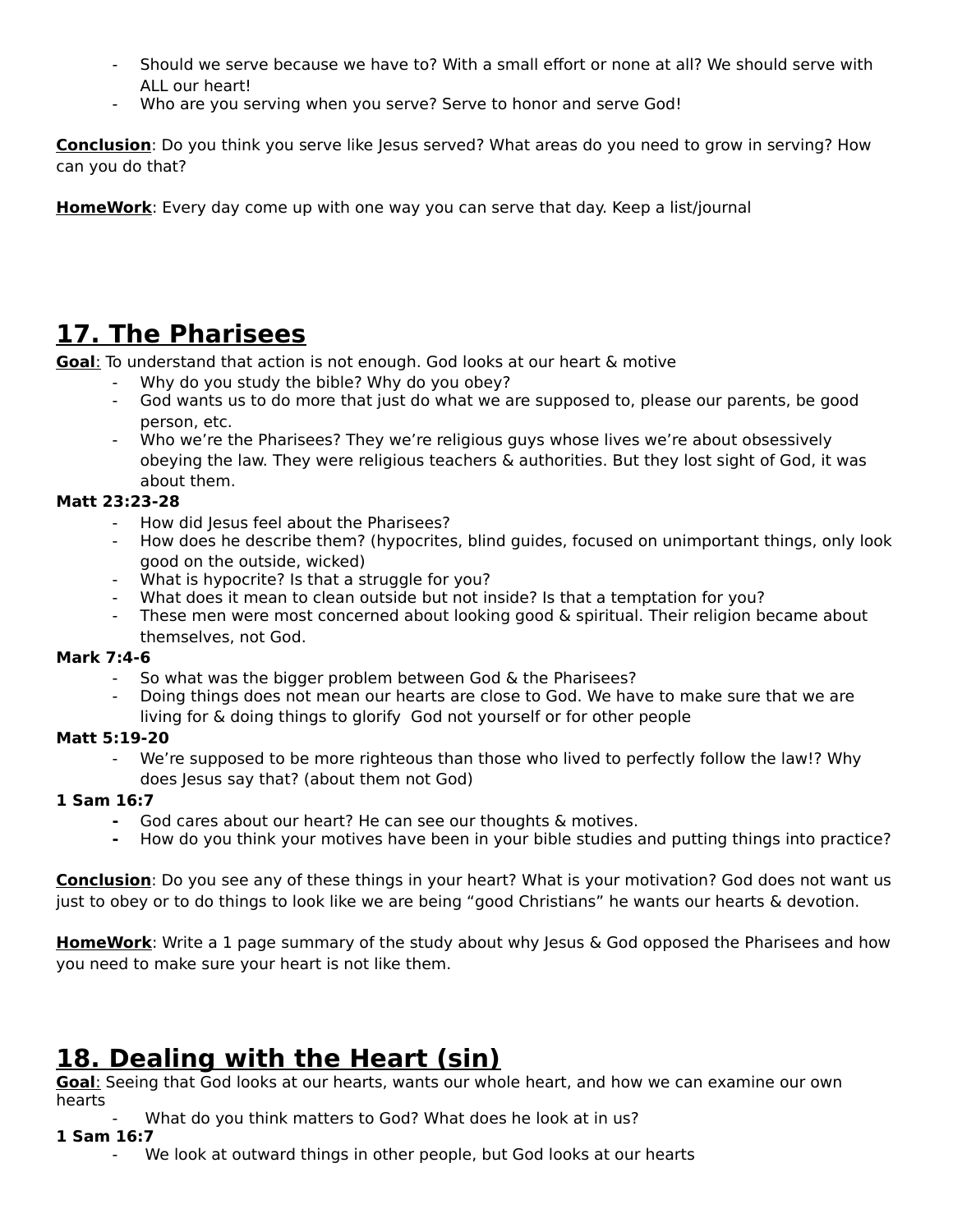- How do you feel knowing God looks at your heart? What do you think he says when he looks at your heart?

## **Mark 7:20-23**

- Our sin comes from our hearts. One thing God sees when he looks at our hearts was sin.
- Example: Murder (outward visible sin) Hatred/anger (the sin within our heart where it begins) We need to be concerned with the sin in our hearts because God is
- How to deal with our sinful hearts (quickly go through these)

## **Prov 27:19**

**-** Our lives can show us things in our heart. Look at your lfie

## **Heb 4:12**

**-** The word judges the thoughts & attitudes of the heart.

## **James 1:22-25**

- It reflects how we really look, like a mirror
- Allow the word to judge your thoughts  $\&$  attitudes; reflect imperfections
- Learn to listen to the word and examine your own heart.

## **Psalm 119:9-11**

- Allow the scriptures to help you! They will keep you from sinning
- Tip: memorize scriptures; keep them in your pocket

## **2 Chronicles 16:9**

- God also sees if our hearts are fully committed to him
- Even though we sin, God loves us and wants to help us. God will give you the strength and will help you!

**Conclusion:** Do you need to be aware of the sin in your heart? How can you work on those things in your heart? What things do you need to work on in your heart?

 **HomeWork**: Find scriptures on those things you need to work on and read them and pray about them every day.

# **19. Training Yourself to Be Godly (Discipline)**

**Goal:** Understanding that being a disciple takes work, effort, and disciple

- What is involved in training? What does it look like? What does it take? (time, disciple, sacrifice, effort, energy, perseverance, etc)
- Just like physical training, we need to train ourselves to be disciples.
- Your spiritual growth, development, and improvement depends on you taking personal
- responsibility to mature and grow. It is up to you.

## **Phil 2:12-13**

- Whose responsibility is your salvation? (work out your own salvation)
- Why does Paul say "with fear and trembling"? (we need to take it seriously & understand seriousness of our salvation)

## **1 Tim 4:7-8**

- Who is supposed to train you? ("yourself")
- To train yourself to be Godly, what will it take? How can you do that?
- Which is more important physical training or spiritual training? (spiritual will benefit us in this life and will get us eternal life)

## **Heb 6:11-12**

- What is diligence? (determination, perseverance, attention, care, effort) What would that look like when applied to your relationship with God?
- How long do we have to show diligence? (to the very end)
- Find someone you can imitate and learn from who is vs. 12. A spiritual mentor

## **Heb 12:11-12**

- It's ok if we don't always like it but know it will produce good
	- Ex: Is working out always fun painless experience? Why to people do it? (it takes pain to grow)
- Discipline will produce righteousness and train us

## **1 Cor 9:24-27**

- After your relationship with God  $\&$  spiritual training with all your heart.
- Being a disciple will involve spiritual training ("will go into strict training")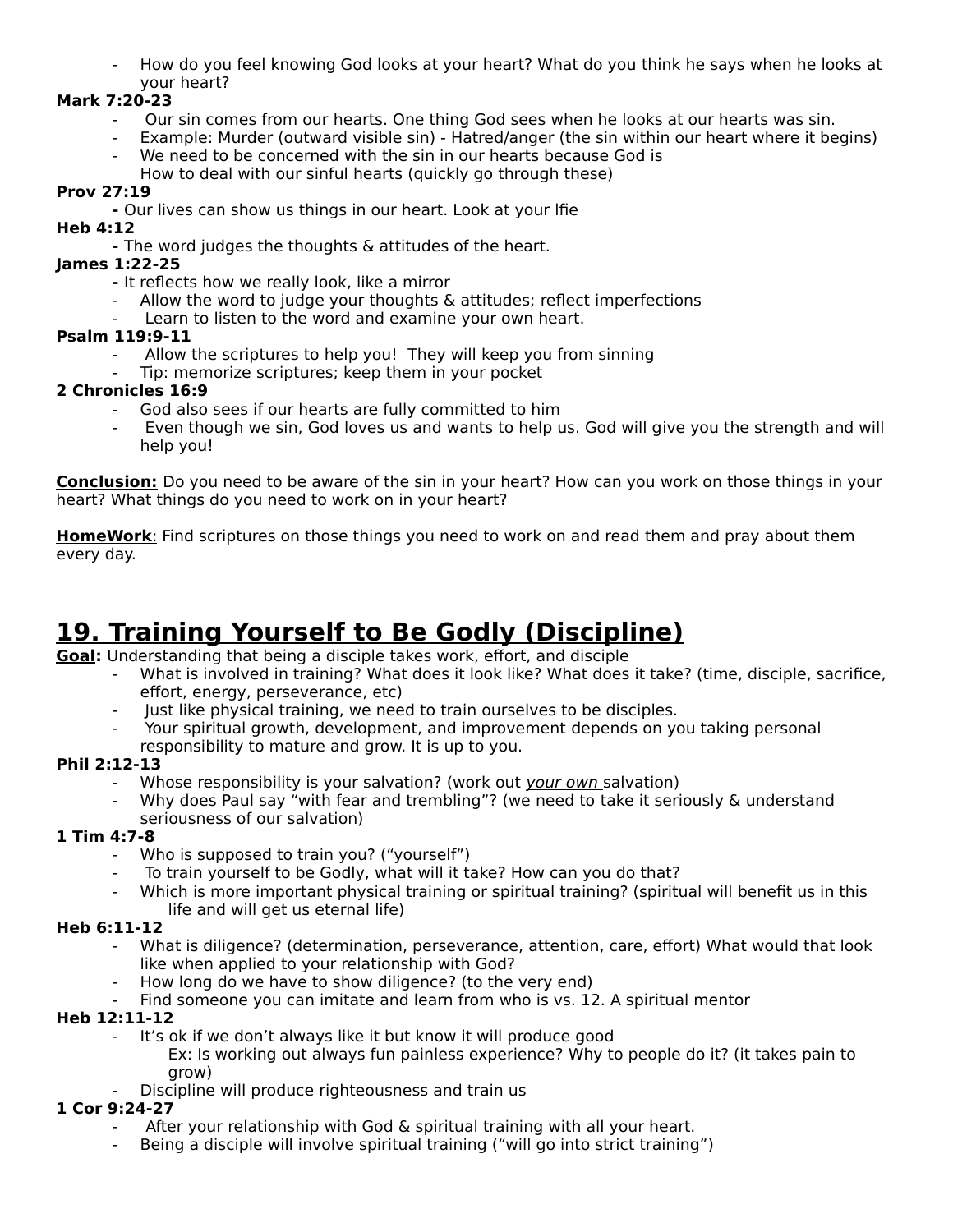Remember you are training for something!! You are training yourself to be Godly so that you can finish the race and make it to heaven.

**Conclusion:** What are you feeling & thinking about this topic? Understand that it will be a step by step process. Olympic runners have been training for a life time. We too grow over time. How can you train yourself to be Godly? What things are you needing to work on and going to do?

**HomeWork:** Write a <1pg summery on Godly training. Why it is important and how you can do it.

## **20. Purity**

**Goal:** See God's standard for purity, and introduce the topic of sexual purity so that the teen understands what it is and begin to open up any necessary dialogue

- How would you define something pure?
	- Def: spotless, stainless, unmixed, free from pollution
	- Illustration: Bottled Water (it is free of any dirt or pollutants)
- We are that pure bottled water to God when we are born, but we sin and put waste into the bottle.
- **James 1:27** we have to keep ourselves from being polluted)

## **1 Thes 4:3-8**

- God makes it clear that he expects us to be "sanctified, holy, pure".
- Like that bottled water. We have to purify ourselves of pollution
- How does the scripture say we do that? (avoid immorality, self control, etc)
- What are the consequences of impurity? (we will be punished)
- Is there anything in this scripture that you don't understand?

### **2 Tim 2:22**

- We need to flee from impurity!! Is that hard to do some times? Ex: friends are watching a movie you know has bad scenes. What do you do? What should you do if you were fleeing from impurity?
- Pursue things from God in place of impurity
- What could some of the evil desires of youth be?
- What impure things do you see in your life or those in school?
- (jokes, dress, what people watch, flirting, masturbation, touching, sexual relationships, etc)

## **Eph 5:3-5**

- How much is a hint? So can we come close to being impure
- How could we hint at impurity? (flirting, thinking about sexual things, our clothes, etc)
- Do you see anyways in your life that you hint at impurity or any ways you are/have been impure?
- Impurity is "improper for God's holy people"
- What are the consequences if we live impure lives? (not inherit the kingdom of God)

### **Conclusion:**

- James 5:16 says we need to confess our sins to someone who can help you.
- Is there anything in these scriptures that you see in your life and need to work on?
- We have to see that God takes purity very seriously and the even flirting/hinting with the world/sin is out of place for God's people.

### **HomeWork:**

- Write a 1pg essay about these scriptures, what you learned about purity, and how God feels about our impurity.
- Also include the ways you need to work on your life, and how you can begin removing it.

## **21. Grace**

**Goal:** To show how much God loves them, and that grace is given to us freely even though we do not earn it. Hopefully a deeper understanding of God's love and mercy will draw the teen closer to God.

How would you define Grace? Where do you think it comes from? How do we get it? Def: freely given mercy, pardon, or favor that has not been earned.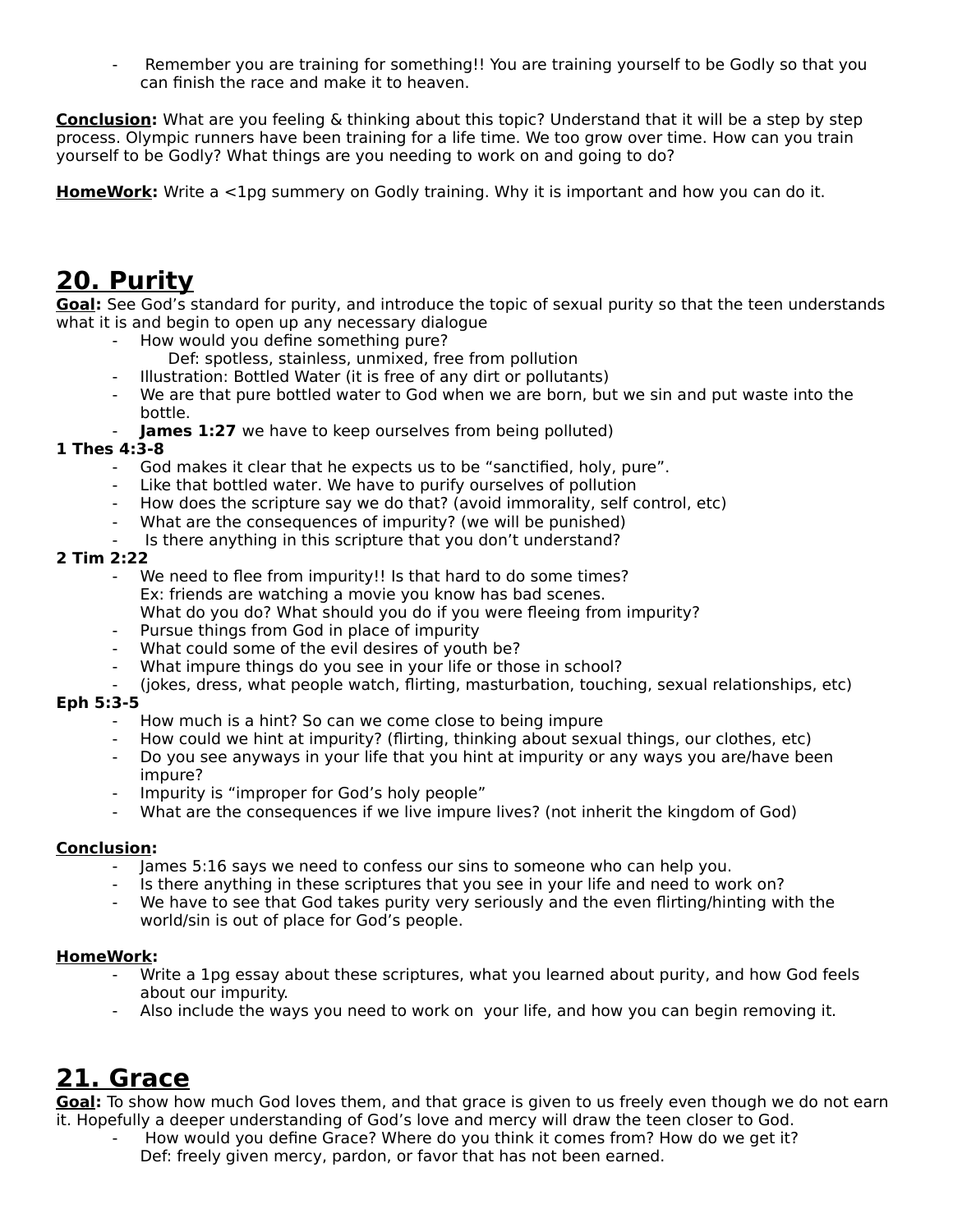- God shows us this grace that is freely given to us, and that we have not earned. It is a gift
- Is it hard for you to feel God's grace and love for you? (some feel God's wrath more)

## **Ps 103:8-10**

- How does it make you feel to hear that this is how God feels about you?
- Is there any sin in your life that you feel like God can't forgive?
- We clearly see God's grace here: compassionate, abounding in love, slow to anger, doesn't accuse, doesn't treat us as we deserve (no matter what if we turn to him)
- Are you afraid to turn to God with anything?

## **Rom 8:1-2**

- What does "no condemnation" mean? ((similar to grace)
- How do we receive grace and where does it come from? (Jesus)
- We can never earn grace (Gal 2:21).
- **-** Grace comes through Jesus' sacrifice for our sins (+**2 Cor 5:21)**

## **1 Cor 15:9-11**

How did God's grace impact Paul's life?

Illustration: You are walking and we're about to be hit by a bus that you did not see coming. Someone pushes you out of the way, but they get hit instead and die. How would you want to live your life after that happened? Would you want to live a full life or waste your life in their honor?

Jesus died so that we could live. God's grace & Jesus' sacrifice should change our lives, making us want to live for & serve God

### **Isaiah 30: 18-19**

- Who has to call out for God's grace? Who could come between you and grace? (only you)
- God wants to show us Grace but we have to call out to him for help, and he will come

### **Conclusion:**

- God's grace is almost too good to be true! What did you learn about God's grace toward you?
- How can you respond to that knowledge?
- Is there anything that you feel like holds you back from asking for God's grace and help?

 **HomeWork**: Rewrite your notes on this study with a conclusion on what you learned about God's grace and how it effects & impacts you and your thoughts on it.

## **22. Respect**

**Goal:** To help the teen see that respect is biblical, and God expects us to show the proper respect to him and those he puts in our lives.

- What does respect look like?
- Are most teen agers respectful or disrespectful? How?

## **Luke 18:9-14**

- How do you think God feels when we approach God like the Pharisee?
- We need to come to God with awe and respect, understanding our place

## **Eph 6:1-3**

- Do you think your parents are honored when you are disrespectful?
- What are ways you are disrespectful to people? (tone, attitude, talking back, fits, not obeying the first time, arrogant, etc)
- God is honored when we respect and honor our parents

### **1 Peter 2:17**

- To whom should we show respect? (EVERYONE!)
- Who do you have a hard time showing respect to?
- As you build your relationship with God, you will develop that Godly fear because you know how powerful God is, this will help you live a life to honor him & obey his commands

### **1 Thes 5:12-13**

- Who are those who are over you? (any authority: parents, teachers, leaders, older people, law)
- Why should you respect and honor them? (they work hard, teach/admonish you, care for you)
- Would people describe you as someone who keeps the peace?

### **Rom 13:1-7**

- Who put the leaders/authorities in your life? (God did)
- How does God feel when you disrespect those in your life? (Like you are disrespecting him)
- Would you be described as rebellious? Do you want to work on that? How can you?
- Who do you owe respect & honor? Do you show it to them?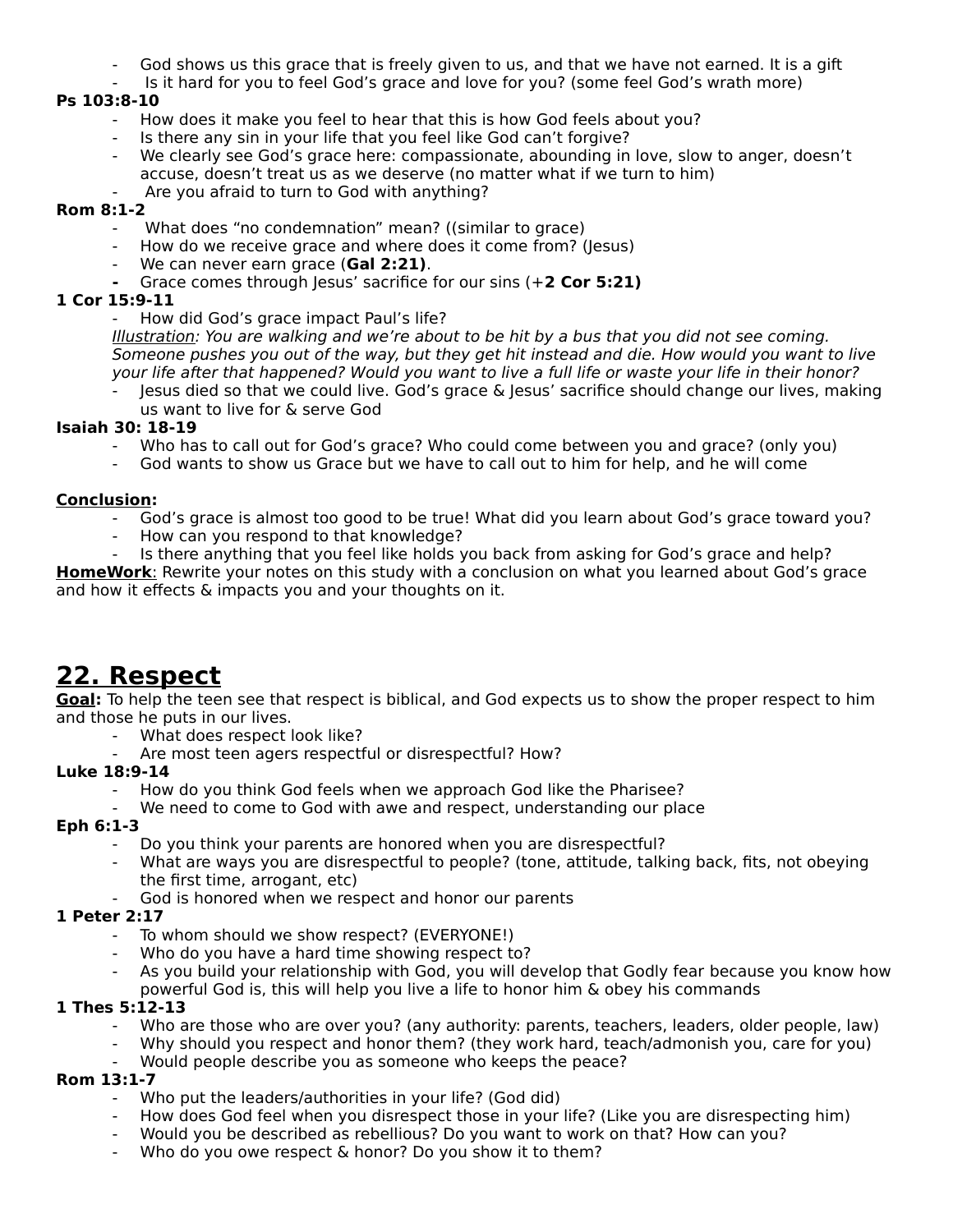**Conclusion:** Is respect important to God? Who do you need to work on showing respect to? How can you do that?

## **HomeWork:**

- Choose 1-3 people that you will focus on showing respect to this week.
- If you are disrespectful apologize to them.
- Pray that God will help you be loving, honoring, and respectful to them.

## **23. Persecution**

**Goal: -** To help your teen see that persecution will come and learn how God expects us to view & deal with it

- What is persecution?
- Have you ever faced persecution from others about anything before? How did it make you feel?

## **John 15:18-21**

- **-** Jesus was persecuted. Jesus says we WILL be persecuted. (**2 Tim 3:12)**
- Have you faced any persecution yet? If not, do you share about God?
- The kingdom of God and this world are in conflict  $=$  persecution.
- How do you feel about not belonging to this world?

## **Matt 5:10-12**

- People may say things about us that are not true.
- Why are we blessed? Read: **Mark 10:29-31** God will take care and look out for you!
- Has anything like these scriptures happened in your life? How does it make you feel?

## **Look up scriptures that apply to what teen is facing:**

- **\*** Friends/others at school: 1 Peter 4:1-5 surprised your don't join them in sin
- \* Religious people: Matt 12:22-28, 21:42-26, 23:1-36
- \* Family: Matt 10:34-39

## **Matt 5:43-48**

- How do people at school react when other people oppose them?
- Not only are we supposed to not react, but we are supposed to love and pray for them
- How do you feel about loving and praying for your enemies?

## **2 Cor 4:16-18**

In hard times we have to remember the eternal perspective (heaven) and remember we are living to serve and glorify God. Hard times will not last forever.

**Conclusion:** What did you learn about persecution? Understand that persecution will come if we are living an outwardly focused, open life. Are you afraid of persecution? Does it hold you back? If you are not facing persecution, are you living the life God envisions for you? If you are facing persecution, how have you learned to deal with it?

**HomeWork:** Come up with goal together in study for the week to work on: dealing with persecution, pushing past fear of persecution, or forgiving and loving those persecuting you

## **24. Introduction to Sin: God's View of Sin**

 **Goal**: Understand how sin came into the world; how God feels when we sin

Do you think about how your sin affects God? Do you think about God when you sin?

- How do you think God feels when we sin?
- **Gen 1:26-28** = God loved us so much he wanted us to be like him
- **Gen 2:15-17 =** God gave them 1 simple rule to follow

**Gen 3:1-7**= What happened here? Did Adam & Eve brake God's law?

**Gen 3:8-13**= How do you think God is feeling here? What are Adam and Eve doing? (making excuses) Whose fault do you think it is that they broke God's law?

Why did they hide? Do you ever hide when you have done wrong?

**Gen 3:21-24**= God still took care of Adam & Eve even though they disobeyed. But what were Adam & Eve's consequences to their sin? (Separation from God)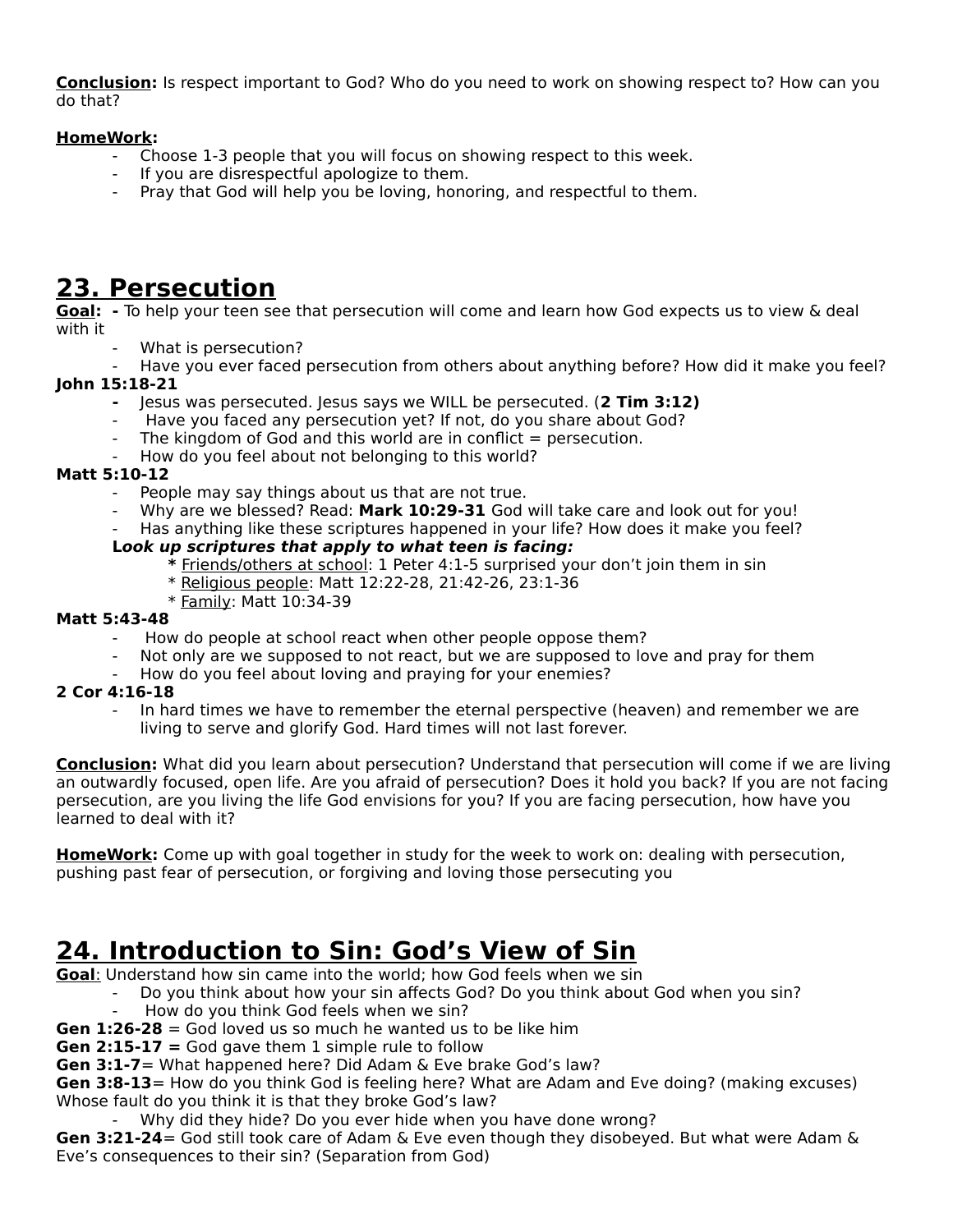- Our sin too has consequences
- God wanted to have a close connection & relationship with us.
- To live and have fellowship with us. Our sin messes that up.
- God can not have anything to do with sin. God is completely holy.
- When we choose to sin, God must separate himself from us.
- How do you think God felt that he could not have the relationship with Adam and Eve together in the garden any more?

#### **Gen 6:5-8**

- When God sees our sin, how does it make him feel? (regret, deeply troubled, grief)
- When someone dies we feel grief. That is how God feels when we sin
- But we can be like Moses! Find favor in God's eyes, a light in the dark

#### **Ish 30:9-17**

- **-** Do you understand what is happening here? (if not explain)
- **-** Our sin will have consequences if we do not listen to the truth & God
- **-** What image of God does this verse paint? How do you feel?
- **-** 1 side of God: he is a judge, he is just, true
- If we do not turn to God, we will face the consequences

#### **Ish 30:18-22**

- What image of God does this section of verse pain? Any feelings?
- God longs to rescue you and help you. How do we get his help? (We must call out to God to help us)
- God is both a Wrathful & Merciful. Which side do you want to be on?

 **Conclusion**: How did this study help you think about how your sins affect God? How does it make you feel to think about that? Although God is all powerful, he feels deeply when we sin.

**HomeWork:** Write a letter to God about this study. About what you learned about him, sin, and how your sin affects him. Encourage them to address things they may be afraid to talk about and maybe feel like they need to apologize, confess, and ask for God's forgiveness for.

## **25. Courage**

Goal: See that God wants us to have courage & that it is a Godly quality

- Do you think it takes courage to be a disciple? Why/not?
- Would you say you are courageous? Why?
- When do you not feel courageous?

### **Deut 20:1-4**

- **-** God says "DO NOT BE…" this is a command
- **-** When we are afraid, what does that say about our faith?
- **-** Do you ever feel fainthearted, afraid, terrified, or panic?
- **-** What do you normally do? What should you do?
- **-** What does this scripture show you about why we don't have to feel that way?
- **-** What do you learn about God? What can you do?
- **-** God will go out ahead of you! He will fight for you!!

### **2 Tim 1:6-8**

- When we are afraid, what happens to the gifts God gives us?
- Fear  $=$  smothers the fire  $\&$  spirit of God
- What kind of Spirit does God give us?
- Are you afraid of testifying about Jesus?

#### **Luke 12:4-7**

- What should we be afraid of? (Satan)
- What do we see about God here? Will he take care of you?
- Do you need to be afraid if you are with God?

#### **Acts 4:13**

- What did the people see in Peter and John?
- If you stood up for what was right in your school confidently, what do you think people would think?
- People notice when we have courage, it stands out. We can show other people God through our righteous courage. God shines through when we follow him and his ways.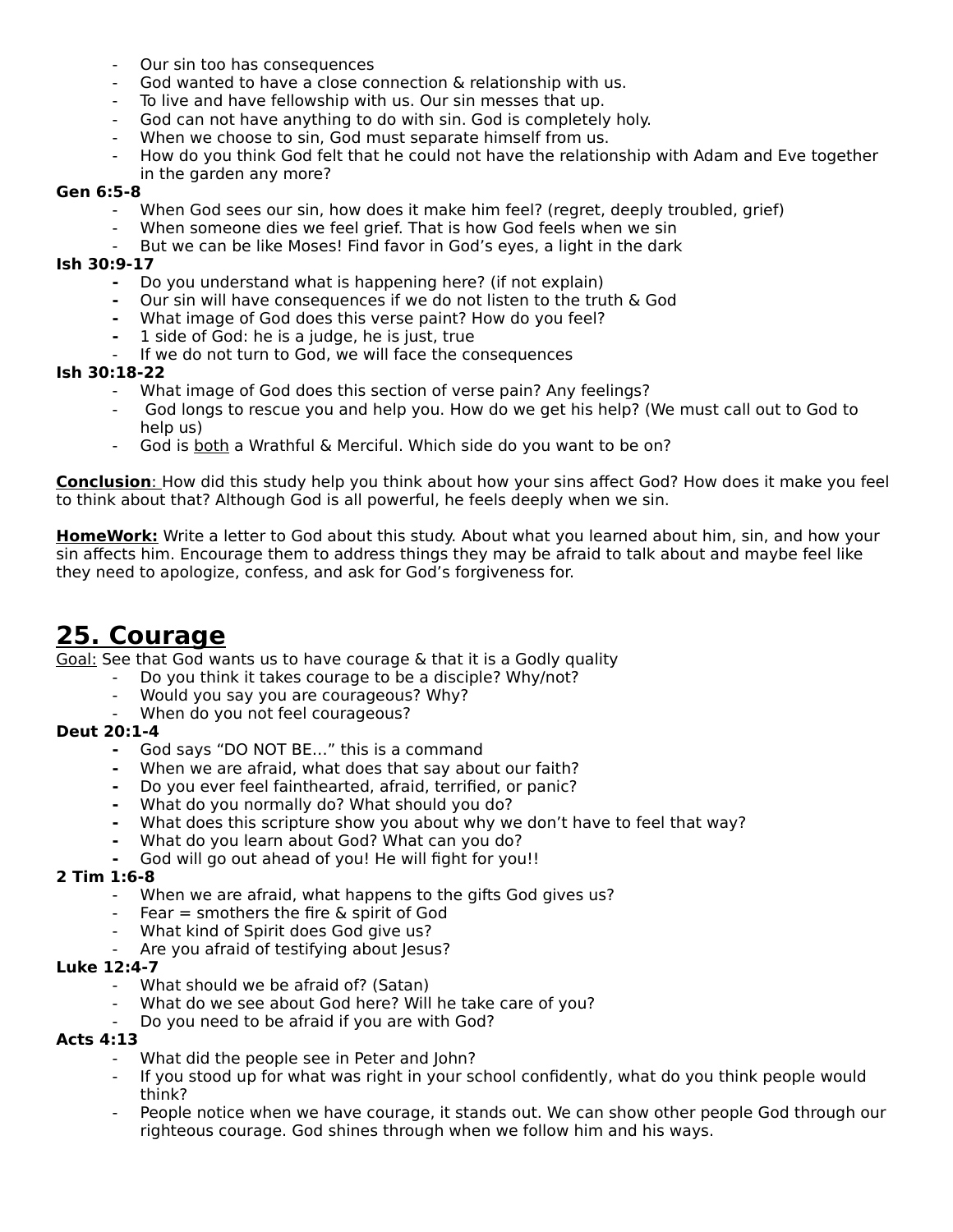**Conclusion:** Do you think you need to grow in your courage? How did you learn you can work on that through our study.

 **HomeWork**: Come up with practical goals of how they can work on being courageous this week. Pray every day that God helps you be courageous. Next week you can share with us your victories!

## **26. Honesty & Integrity**

 **Goal**: See that God wants us to have courage

- What is integrity? What does it look like?
- Integrity: soundness of moral character; honesty; firm adherence to a code; not corrupt
- Someone who is: honest, respectable, can be trusted, true to their word, responsible, not caught in scandals, credible, etc
- Do you think many teenagers have integrity and are honest? Why do teens lie? Do you have a hard time being honest?

## **Matt 22:15-17**

- How did Jesus' enemies describe him? (honest, true, integrity)
- What do we learn about Jesus in this scripture that we can imitate?
- How do you think other people would describe you?
- Do you feel like you speak the truth? Are you swayed by others?
- Do you think Jesus exaggerated or blew things our of proportion?

### **Ps 139:1-4**

- How does this make you feel to know this is how God is?
- How would God describe what he find in your thoughts, heart and speech? Would he say it is honest, true, full of integrity like Jesus?
- Does this make you want to be more careful of how you are? Do you care or think about what God sees?

### **Ps 139:23-24**

- Do you have the attitude like David, welcoming God's examination?
- This is true humility. Ok with finding fault so that it can be reconciled

### **John 8:44**

- When we are dishonest, to whom do we belong? (Satan)
- Satan's language is lying, he is the father of lies
- When you lie, you are working with Satan. He wins
- What do you think? What do you learn from this scripture?

## **1 Peter 3:8-12**

- What is deceit?
- Deceit: shading the truth, white lies, not telling the whole story, allowing people to believe something, sugar coat, exaggeration
- We must be completely honest. Deceit is lying and we are supposed to keep it from our lips.
- What should our lives look like? What can you imitate in this verse?

**Conclusion:** What have you learned about what the bible teaches about honesty? What have you learned about yourself and where you need to grow? Do you feel like you are honest? Do you want to be? Is there anything you would like to be open about or get some help with?

 **HomeWork**: Write a 1 page summary of what the bible teaches about honesty and the conclusions you have come to for yourself.

## **27. Who are you living to please?**

**Goal:** to see the importance of pleasing God and seeking praise and approval from Him; to understand where their current motivation is coming from.

Whose approval is important to you? Who do you want to please or get approval from? Why? **John 5:41-44**

- Who did Jesus look for approval from?
- What does it say about our love for God when we do things for other people's approval rather than God? What is Jesus saying about that?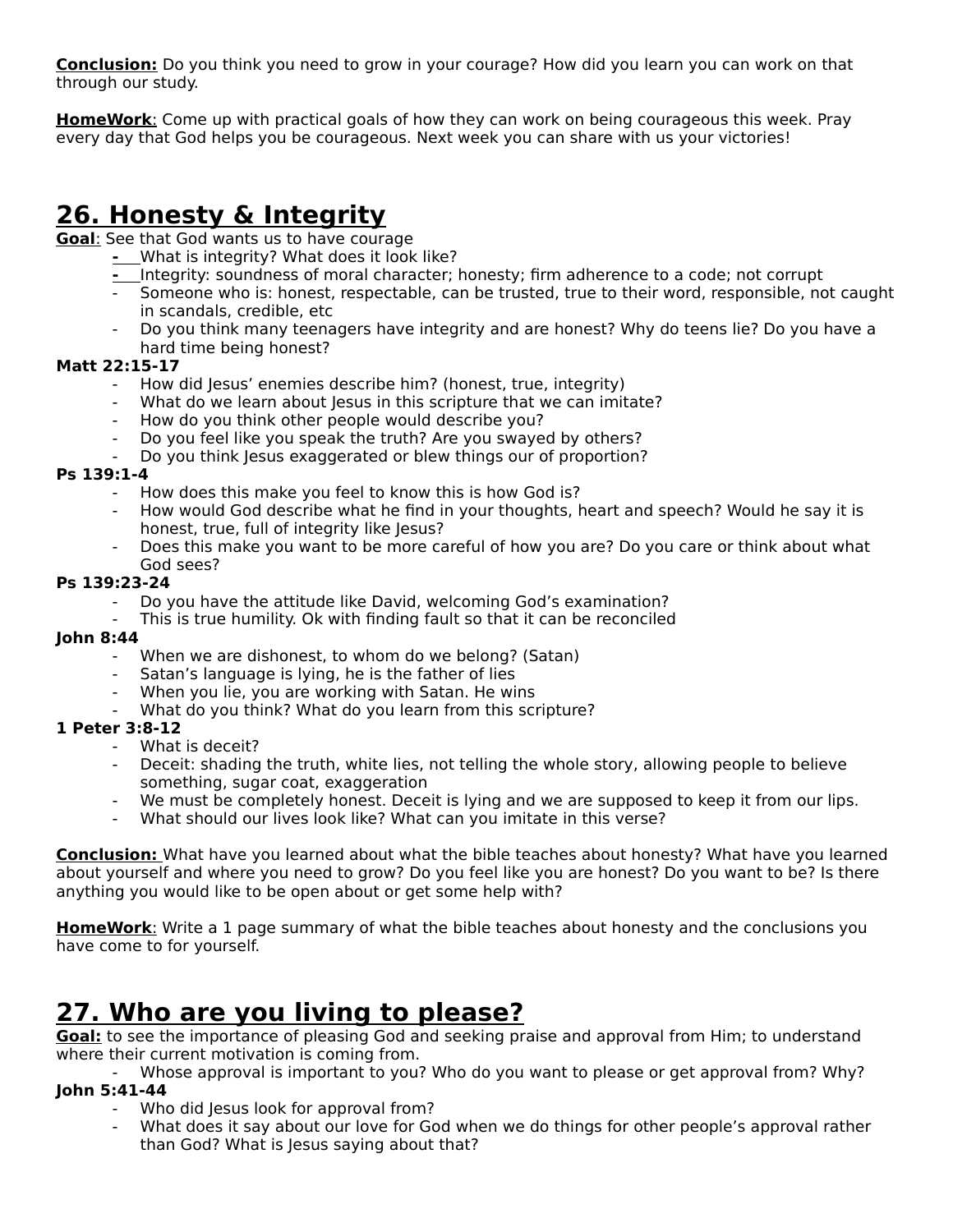- If we do not do what is right because we care more about what they think than we love people more than we love God
- Do you feel that you seek after God's approval? Is God's approval important to you?

## **Gal 1:10**

- **-** What kind of attitude did Paul have?
	- **-** Who was he living to serve?
- **-** Why is people pleasing detrimental to being a follower of Christ?

### **Mark 12:14**

- What does it mean to be "swayed by men?"
- How do you think Jesus wasn't swayed by men?
- Who are you most likely to be swayed by? How can you imitate Jesus?

## **2 Cor 5:9-10**

- What should our goal be? (to please him/God)
- Why should we care about trying to please God? (Judgment)

**Conclusion:** Do you think you struggle with being a people pleaser? Is your reputation/popularity something you are willing to sacrifice if necessary to be a Christian? How do you need to work on living to please God?

 **HomeWork**: Write a summary and conclusion about how you need to live to please God and not men. Be specific about areas of your life that you need to change.

## **28. Evangelism**

 **Goal**: Understand that reaching out to others is a essential part of being a disciple

- What does it mean to share your faith? Why do we do it?
- How do you feel about reaching out to others and sharing with them about your relationship

#### with God? **Matt 28:16-20**

- These are Jesus last words to his disciples
- What mission did he give them?
- What mission will you have as a disciple?

## **2 Cor 5:16-21**

- How do you view school? How do you think that perspective changes/should change when you are a disciple
- We no longer view things in a "worldly point of view"
- We are a part of a ministry of "reconciliation"  $=$  restore the relationship between men  $\&$  God.
- What do you think it means to be Christ's ambassadors?
- What appeal do you think God is making through us?

## **Acts 8:1-4**

- What was the attitude of the early Christians about sharing the gospel?
- When and where did they share about God? (everywhere!)

## **Acts 4:29-31**

- How should you speak to others about God? (Boldly!)
- How can you find boldness? (Pray)
- Do you feel afraid to share with others about God? What holds you back? (share how you first

## felt about evangelism, discuss ways to overcome, and some practical tips for them)

## **1 Peter 3:13-16**

- What do you think it means to "share your faith"?
- It is more than an invitation to church. Share about your love for God, about your conversion, about your life and why you follow Jesus
- Be gentle and respectful in how you share with people

 **Conclusion**: Why do we share our faith? Why does this need to be a part of your life? In what ways do you need to grow in this area? Ultimately, we need to follow Jesus' example. He came to seek and save the lost. This is our mission also as disciples.

 **HomeWork**: Conquer an intimidating situation this week. Set a goal together.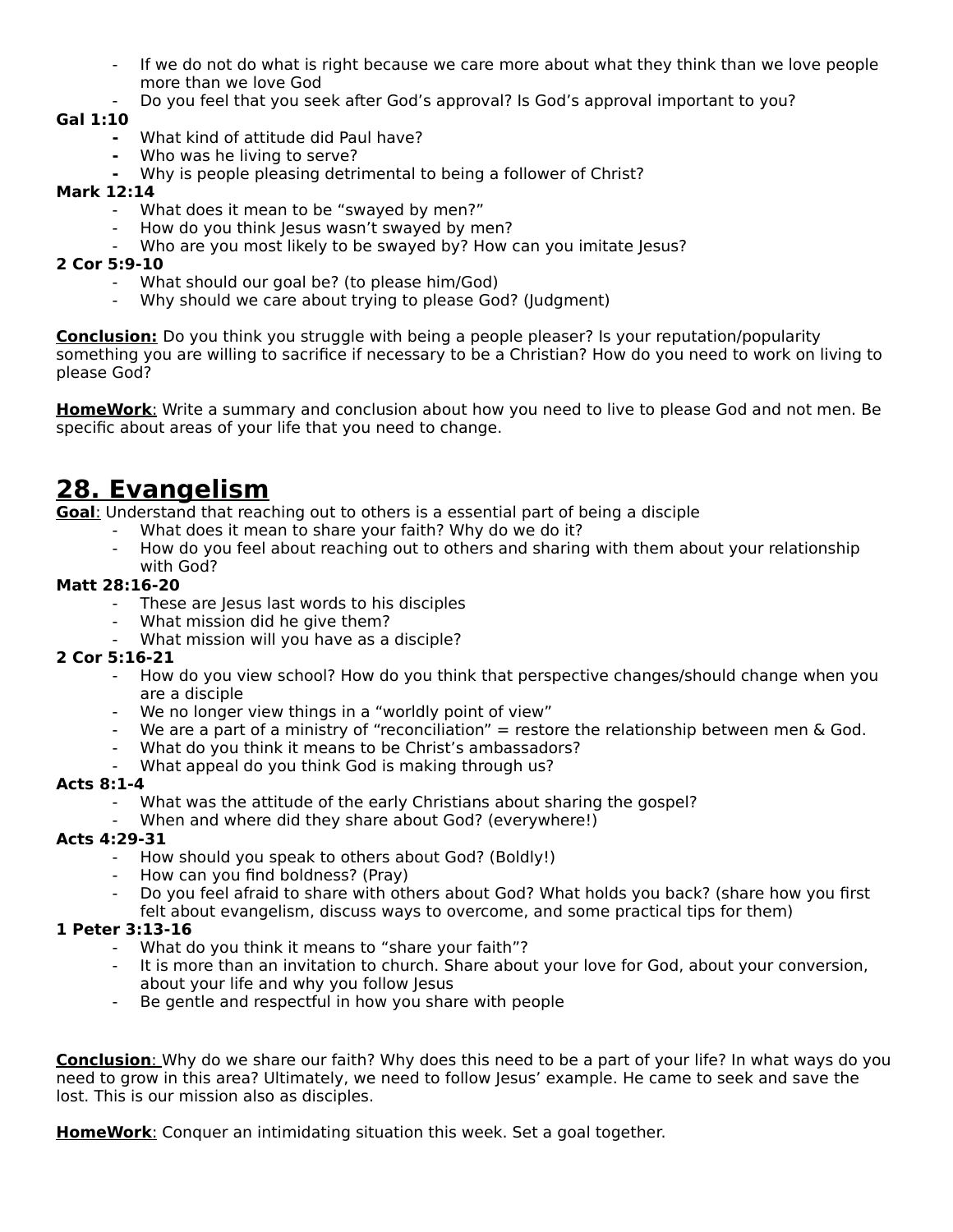# **29. Feelings**

 **Goal**: Understand that our feelings can not determine our relationship with God

- How do your feelings influence your life?
- Do you think they influence your relationship with God?

## **Prov 3:5-7**

- Whose opinion do you trust the most? (their own)
- Who do you feel is right most of the time? (themselves)

## **Prov 14:12**

- How do you decide to do what is right? Do you just do what you think is right?
- How can we make sure we do what IS right vs what SEEMS right?
- Leaning not on your own understanding means trusting in the word

## **Jer 17:9**

- Is trusting your heart fool proof?
- Which is easier trusting in ourselves or trusting in God? Which do you want to do? (trusting in God takes work, but it is successful!)
- Our feelings can deceive us. God teaches that relying on what we feel is not enough.

### **1 Sam 13:11-14**

- Where did Saul go wrong? What did he do wrong? Why?
- Saul sinned against God because he followed his feelings vs commands
- Do you have a hard time deciding to do things or not to do things based on your feelings?

### **Luke 9:23**

- What does deny yourself mean?
- Part of denying yourself means denying your feelings. Not always doing what you want or feel like doing, but obeying God.

## **Matt 7:21-23**

- Crying out "Lord Lord" shows an emotional devotion to God, but did these people actually do what the word says?
- What happens if we "feel" like Christians and claim to be Christians but we do not do what the word says?
- Do you always want to do the right thing? Is that an excuse to God?

**Conclusion:** Is living controlled by our feelings a good thing? What is the danger of living based on what we feel? (**Gal 5:16-17**) Is it hard for you to not do what you feel? How do you need to grow in this area? How can you do that?

 **HomeWork**: This week pay attention to WHY you are doing the things you do. Keep a journal about what you notice every day about how you make decisions and if they are based on God or on your own feelings and desires.

# **30. Seeking Truth**

 **Goal**: Learning to not just what we want to hear; see that the bible warns about false teachings; we need to seek out the truth in God's word.

- Why do you think God gave us the bible?
- Do you tend to listen to people to decide what you believe or find out for yourself?
- Make an agreement to just look at the word, not to judge or speak on opinion but to all come together to listen to the scriptures about Truth

## **2 Tim 4:3-4**

- **-** What is this scripture warning us about?
- **-** Why do people listen to what they want to hear?
- **-** What does this scripture say about some religious teachers? Are there teachers out there who instruct us wrong?
- **-** How can we know what is right? (READ! God gives us the answers)

### **2 Cor 11:3-4**

- Are we supposed to put up with wrong teaching?
- Some people will preach a gospel and a Jesus different to the one of the Bible. We are not supposed to put up with it and easily accept it